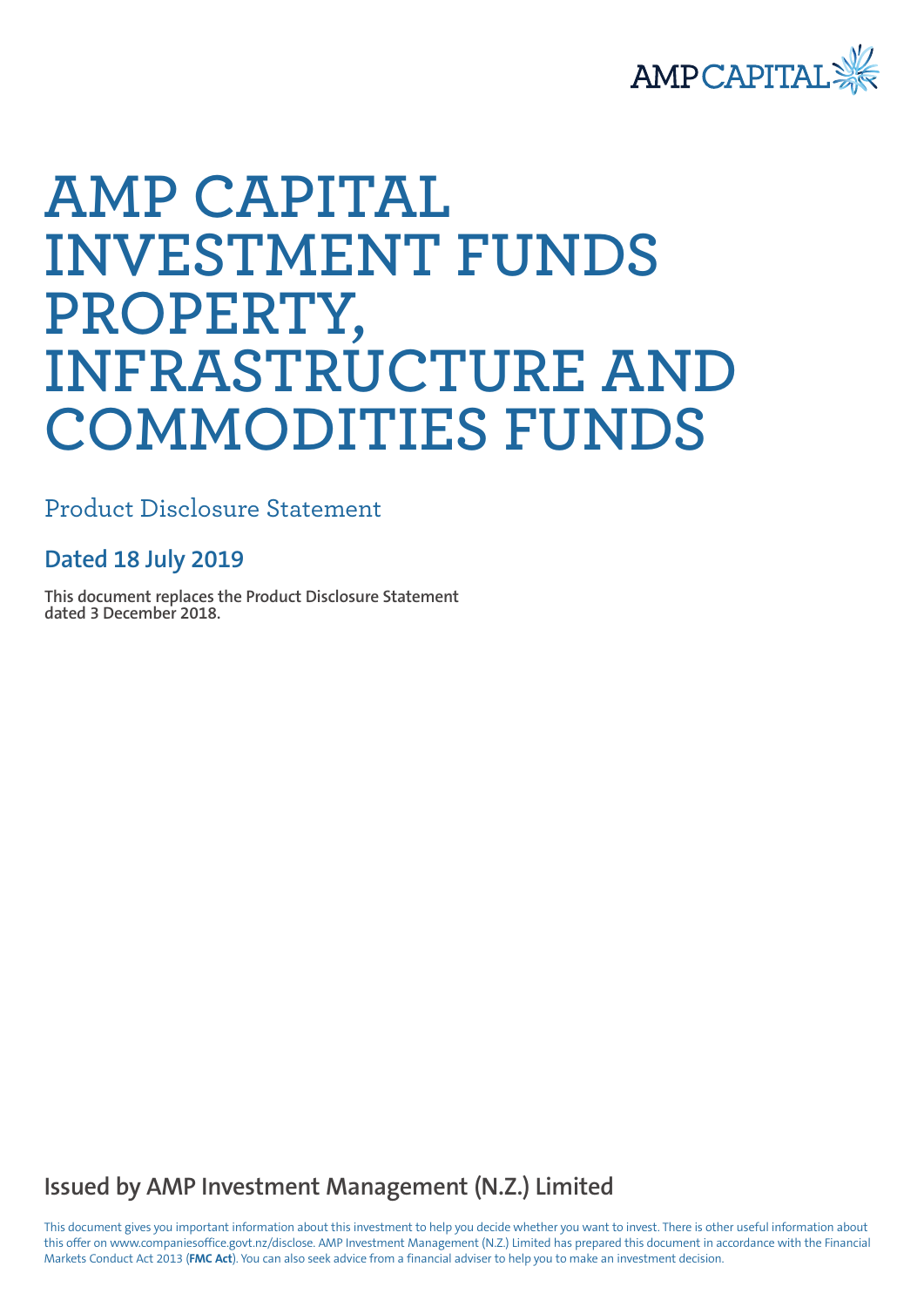# **1. Key information summary**

# **What is this?**

This is a managed investment scheme. Your money will be pooled with other investors' money and invested in various investments. AMP Investment Management (N.Z.) Limited will invest your money and charge you a fee for its services. The returns you receive are dependent on the investment decisions of AMP Investment Management (N.Z.) Limited, and of its investment managers and the performance of the investments. The value of those investments may go up or down. The types of investments and the fees you will be charged are described in this document.

### **What will your money be invested in?**

There are three investment options offered under this Product Disclosure Statement **(PDS)**.

These investment options are summarised below. More information about the investment target and strategy for each investment option is provided in section 3 of the PDS, "Description of your investment options" on page 6.

# **Who manages the AMP Capital Property, Infrastructure and Commodities Funds?**

The manager of the funds is AMP Investment Management (N.Z.) Limited **(Manager)**.

See section 7 of the PDS, "Who is involved?" on page 8 for more information about us.

# **What are the returns?**

The return on your investment comes from:

- any increase or decrease in the unit price, and
- any income distributions made from the fund.

The Global Property Securities Fund and the Global Listed Infrastructure Fund distribute income half yearly. The Manager's policy is to distribute 72% of the income of the relevant fund (adjusted for any imputation credits that may be available).

The Commodities Fund does not distribute income.

See section 2 of the PDS, "How does this investment work?" on page 5 for more information.

### **How can you get your money out?**

You may at any time request the redemption of some or all of your investment. For each fund, payment will normally be made within 10 business days of the Manager receiving a redemption request from you.

We reserve the right to refuse a redemption request for less than \$50 or a redemption request that would result in you holding less than \$50 of units (except where all of your units are to be redeemed). We also have the ability, in certain circumstances, to suspend redemptions (for instance, where we believe, in good faith, that it is not practicable or would be prejudicial to investors' interests for the Supervisor to realise assets or borrow to permit redemptions - this could be because of market or asset conditions or other circumstances).

See section 2 of the PDS, "How does this investment work?" on page 5 for more information.

Your investment in the AMP Capital Property, Infrastructure and Commodities Funds can be sold but there is no established market for trading these financial products. This means that you may not be able to find a buyer for your investment.

### **How will your investment be taxed?**

All of the funds offered under this PDS are Portfolio Investment Entities **(PIEs)**.

The amount of tax you pay in respect of a PIE is based on your Prescribed Investor Rate **(PIR)**. To determine your PIR go to www.ird.govt.nz/toii/pir/.

See section 6 of the PDS "What taxes will you pay?" on page 8 for more information.

### **Where can you find more key information?**

AMP Investment Management (N.Z.) Limited is required to publish quarterly updates for each fund. The updates show the returns, and the total fees actually charged to investors, during the previous year. The latest fund updates are available at www.ampcapital.com. The Manager will also give you copies of those documents on request.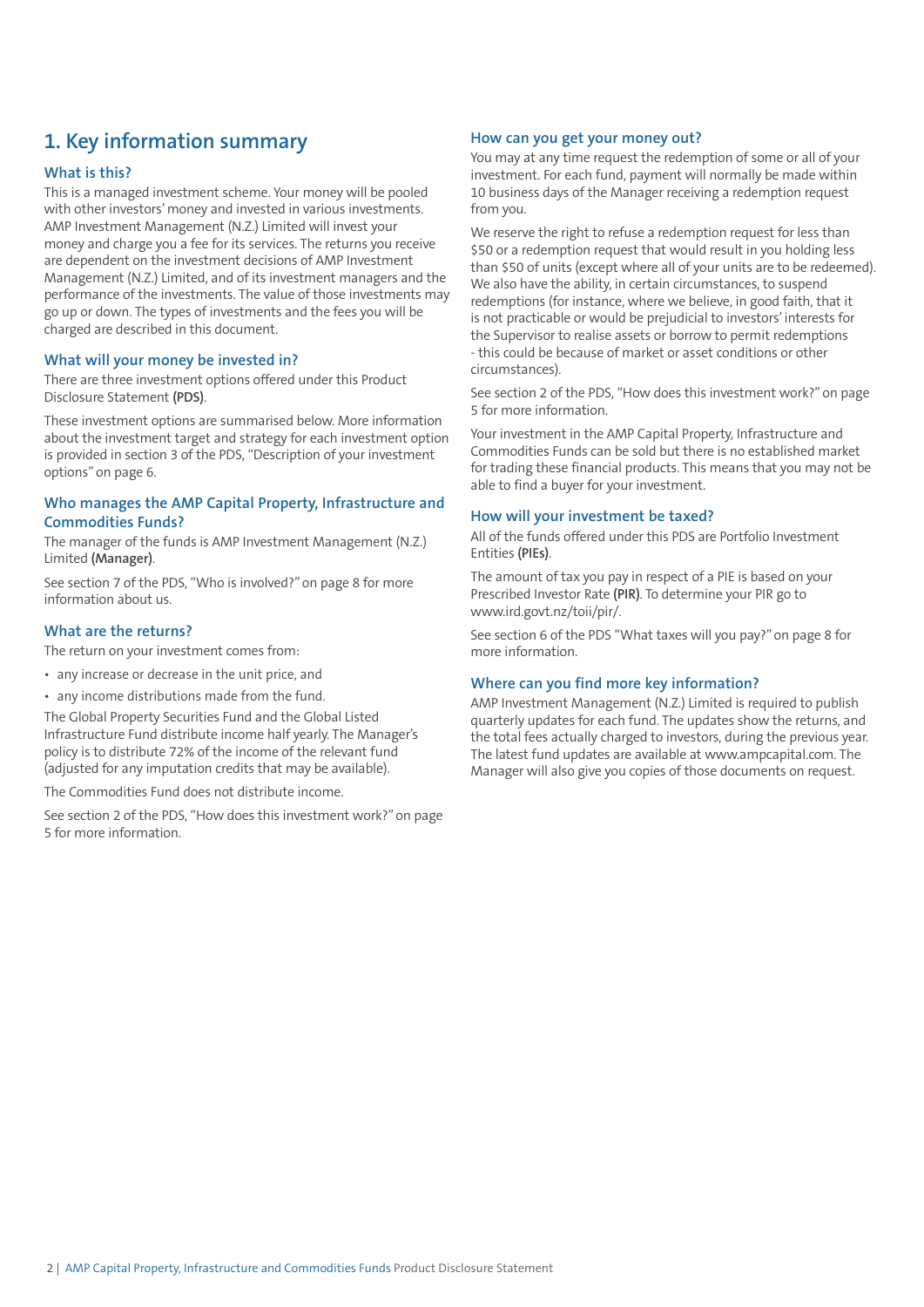| <b>FUND NAME</b>                                             | <b>DESCRIPTION</b>                                                                                                                                                                                                                                                                                                                                                                                                                              | <b>RISK INDICATOR</b>                                                                                                                                         | <b>FUND</b><br><b>BUY / SELL</b><br><b>CHARGES</b><br>(ESTIMATED)<br><b>SPREAD</b><br>(of the value of<br>(of each<br>the fund's assets<br>investment/<br>each year)<br>redemption) |
|--------------------------------------------------------------|-------------------------------------------------------------------------------------------------------------------------------------------------------------------------------------------------------------------------------------------------------------------------------------------------------------------------------------------------------------------------------------------------------------------------------------------------|---------------------------------------------------------------------------------------------------------------------------------------------------------------|-------------------------------------------------------------------------------------------------------------------------------------------------------------------------------------|
| <b>GLOBAL</b><br><b>PROPERTY</b><br><b>SECURITIES FUND</b>   | The fund invests in a global portfolio<br>of property securities listed on stock<br>exchanges around the world. It aims to<br>generate medium to high returns over<br>the long term by investing in a broad<br>range of property regions, sectors<br>and securities through a single fund.<br>Environmental, Social and Governance<br>characteristics are integrated into the<br>investment process.                                            | Potentially<br>Potentially<br>higher returns<br>lower returns<br>3<br>$\mathbf{1}$<br>2<br>4<br>5<br>7<br>6<br>Lower risk<br>Higher risk                      | 1.33%<br>$0.25\% / 0.25\%$                                                                                                                                                          |
| <b>GLOBAL LISTED</b><br><b>INFRASTRUCTURE</b><br><b>FUND</b> | The fund invests in infrastructure<br>securities in both developed and<br>emerging markets across a range<br>of sectors. This provides access to<br>a range of infrastructure sectors<br>across geographic regions, with active<br>portfolio management that seeks to<br>target excess returns and predictable,<br>stable cash flows. Environmental,<br>Social and Governance characteristics<br>are integrated into the investment<br>process. | Potentially<br>Potentially<br>lower returns<br>higher returns<br>$\overline{2}$<br>3<br>4<br>5<br>6<br>1<br>7<br>Lower risk<br>Higher risk<br>See note below. | 1.30%<br>$0.25\% / 0.25\%$                                                                                                                                                          |
| <b>COMMODITIES</b><br><b>FUND</b>                            | The fund aims to provide diversified<br>exposure to global commodities using<br>financial derivatives. This arrangement<br>allows investors to gain exposure<br>and benefit from investment in the<br>underlying commodities without<br>actually having to own them.                                                                                                                                                                            | Potentially<br>Potentially<br>lower returns<br>higher returns<br>$\mathbf{1}$<br>$\overline{2}$<br>3<br>5<br>4<br>7<br>6<br>Lower risk<br>Higher risk         | 0.87%<br>$0.25\% / 0.25\%$                                                                                                                                                          |

Note: A combination of actual fund returns and market index returns were used to determine the risk indicator for the Global Listed Infrastructure Fund. This is due to changes in the fund's investment policy taking effect from 1 April 2015. The risk indicator may therefore provide a less reliable indicator of potential future volatility of the fund. For the five year period ending 30 June 2019 , market index returns have been used up to 1 April 2015 with actual fund returns used for the balance of the period to 30 June 2019.

**See section 4 of the PDS, "What are the risks of investing?" on page 7 for an explanation of the risk indicator and for information about other risks that are not included in the risk indicator. To help you clarify your own attitude to risk, you can seek financial advice or work out your risk profile at www.sorted.org.nz.**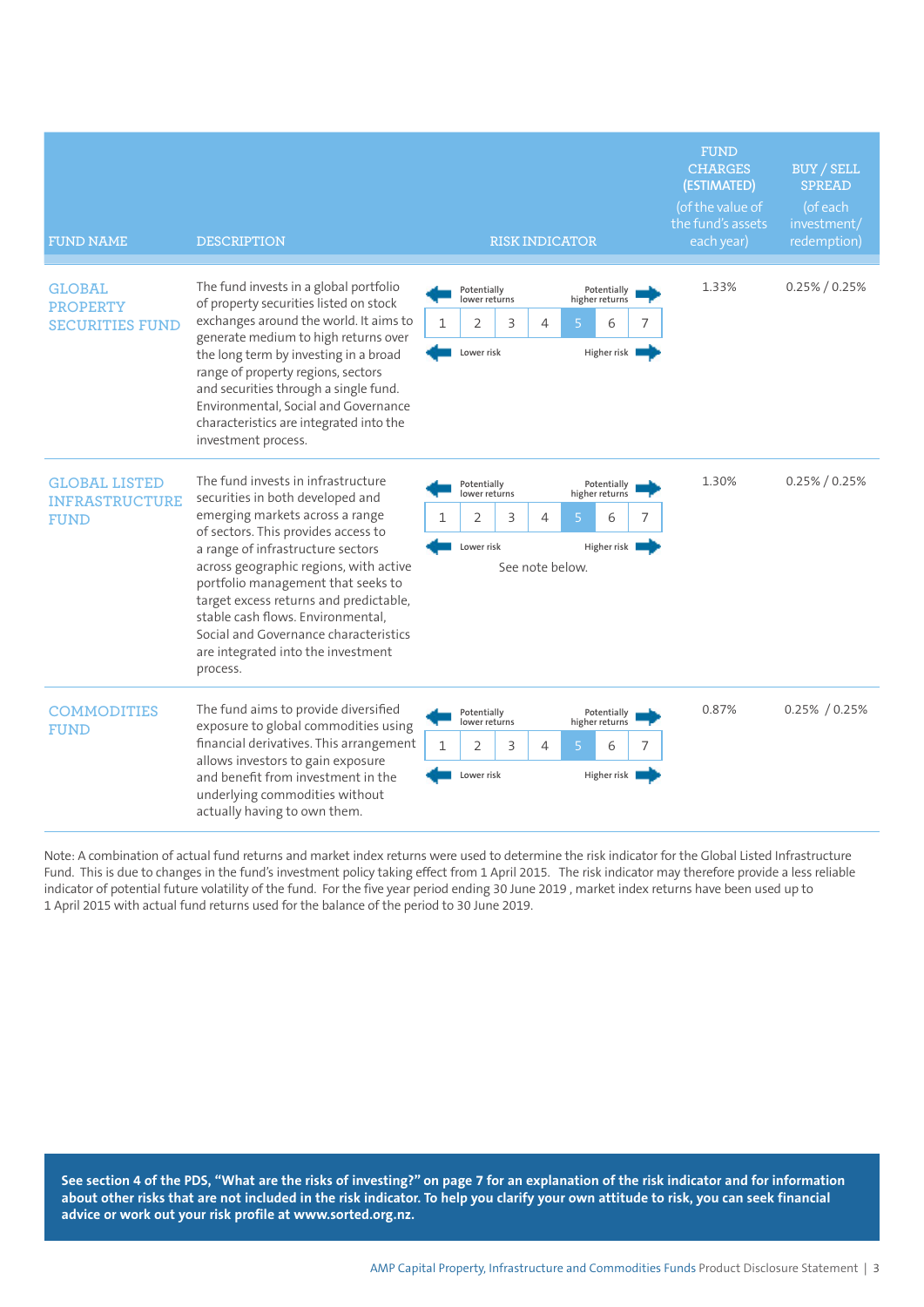# **Contents**

| 1. | Key information summary                | $\overline{2}$ |
|----|----------------------------------------|----------------|
| 2. | How does this investment work?         | 5              |
| 3. | Description of your investment options | 6              |
| 4. | What are the risks of investing?       | 7              |
| 5. | What are the fees?                     | 8              |
|    | 6. What taxes will you pay?            | 8              |
|    | 7. Who is involved?                    | 8              |
|    | 8. How to complain                     | 9              |
| 9. | Where you can find more information    | 9              |
|    | 10. How to apply                       | 9              |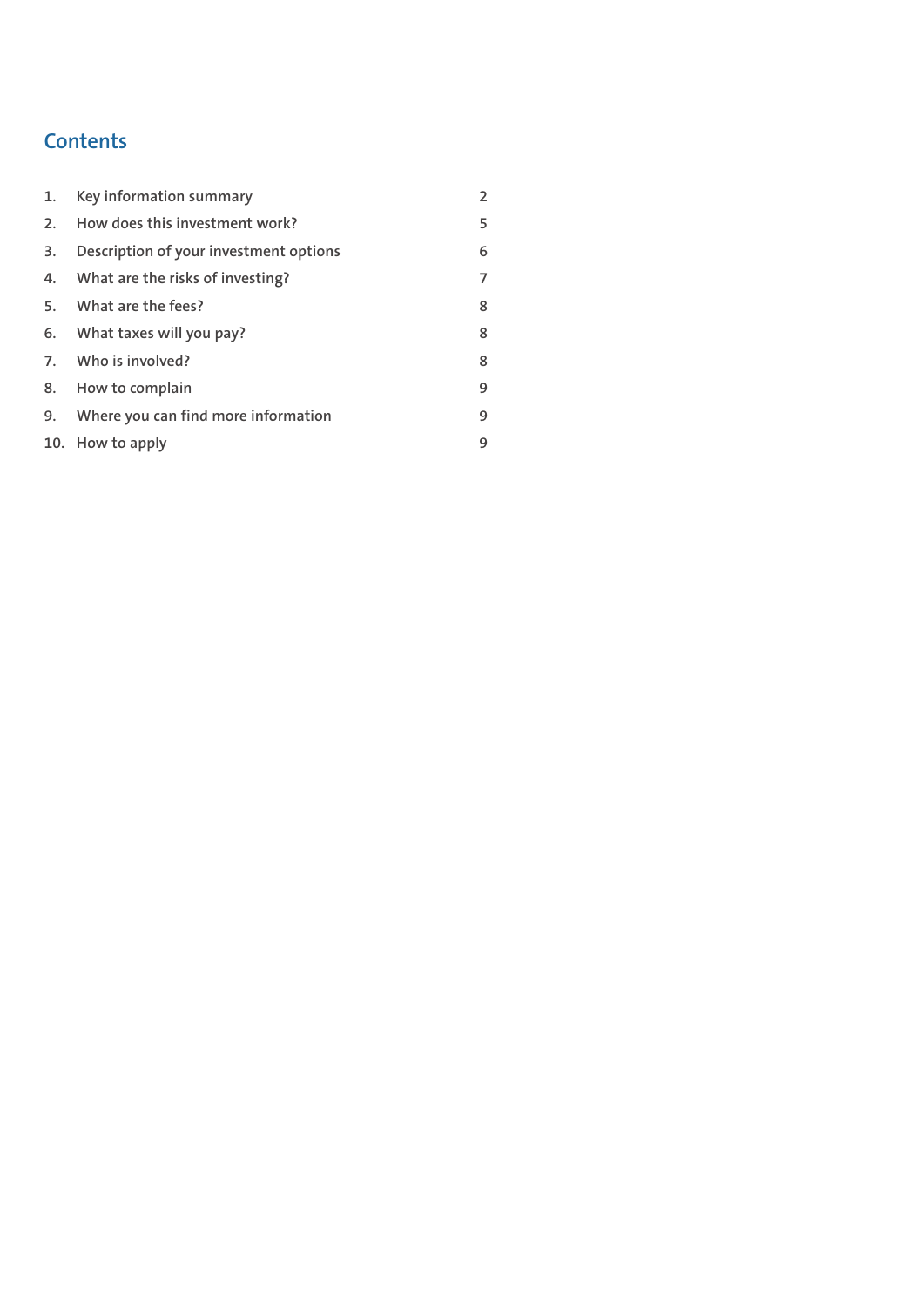# **2. How does this investment work?**

This PDS is an offer to purchase units in the AMP Capital Property, Infrastructure and Commodities Funds. Each of the funds offered under this PDS is constituted within a managed investment scheme that is governed by a trust deed dated 24 November 2015 (the AMP Capital Investment Retail Funds Trust Deed).

The money you invest buys units in the fund or funds you choose. Each fund invests in assets, such as shares and listed property securities. The units do not give you legal ownership of the fund's assets but they do give you rights to the returns from the assets.

The price of each unit depends on the value of the fund at the time you invest and any buy spread that applies to that fund. We calculate the unit price for a fund by dividing the Current Value of the fund by the number of units the fund has issued. The unit price is calculated daily.

A change in the value of the fund's assets affects the value of your units. The unit price for a fund will change as the market value of that fund's assets changes.

The number of units you have, when multiplied by the unit price, gives you the total value of your investment in any one fund (although the impact of tax can result in a change in the number of units you hold, up or down).

The assets of a fund are not available to meet the liabilities of any other fund in the scheme.

Investing in managed funds can help you achieve your savings goals and create greater wealth for the future by offering you:

- **• Diversification.** Pooling together large amounts of money enables fund managers to invest in a spread of assets which allows diversification and aims to reduce the risk of your investment portfolio. It also provides access to markets and securities that might otherwise be out of reach.
- **• Professional management.** Employing the expertise and resources of a professional manager is particularly beneficial if you do not have the time or the skill to manage your own investments.
- **• Simplified investing.** Fund managers take care of the paperwork involved in buying, selling, reporting and record keeping.

The return on your investment comes from:

- any increase or decrease in the unit price, and
- any income distributions made from the fund.

The Global Property Securities Fund and the Global Listed Infrastructure Fund distribute income half yearly. Our policy is to distribute 72% of the income (adjusted for any imputation credits that may be available) of the relevant fund.

The distributions will be calculated on or about 31 March and 30 September in each year. The distributions will be made to those unit holders on the fund's register of unit holders as at the close of business on the last business day prior to the day the distribution is calculated.

Distribution payments are intended to be made within five business days of the date on which the distribution is calculated.

You may elect to have all (but not part) of your distribution of income reinvested in further units **(Reinvestment Option)** and you can cancel, at any time, your election to reinvest in further units. A buy spread will not be charged on your reinvestment. Two weeks' notice is required of any changes to your election for those changes to be effective for a given distribution.

The Reinvestment Option may be varied, withdrawn or cancelled by us at any time, by giving not less than three months' notice to you.

The Commodities Fund does not make distributions. Accordingly, any income of that fund is reflected in its unit price.

### **Making investments**

You can make an investment in any of the funds by completing the application form at the back of this PDS or invest online at www.ampcapital.com.

You may invest in one or more funds as long as you invest a minimum of \$50 in each fund. When you make an investment in a fund, we will issue units at the unit price for that fund, adjusted for the applicable buy spread for that fund.

We also offer these funds via selected administration and custodial services. When reading this PDS you should remember that if your investments are made through an administration and custodial service they will be held by a custodian on your behalf. You should refer to the administration and custodial service terms and the relevant marketing information about investing in the funds through that service.

### **Withdrawing your investments**

You may request a redemption of some or all of your investment at any time. For each fund, payment will normally be made within 10 business days of our receiving a redemption request from you. However, we have the ability, in certain circumstances, to suspend redemptions (for instance, where we believe, in good faith, that it is not practicable or would be prejudicial to investors' interests for the Supervisor to realise assets or borrow to permit redemptions – this could be because of market or asset conditions or other circumstances).

When you redeem all or part of your investment from a fund, we will redeem your investment at the unit price for that fund, adjusted for the applicable sell spread for that fund.

We reserve the right to refuse a redemption request for less than \$50 or a redemption request that would result in you holding less than \$50 of units (except where all of your units are to be redeemed).

### **How to switch between funds**

You may at any time request to switch your investment between the funds offered under this PDS or to any other AMP Capital Investment Fund offered by us. A switch will be treated as a redemption from one fund or funds and an application into the other fund or funds.

You will not be charged a switch fee but the buy and sell spreads will apply on each redemption and application under the switch. More information about the buy and sell spreads can be found in section 5 of the PDS, "What are the fees?" on page 7.

This PDS provides information on the AMP Capital Property, Infrastructure and Commodities Funds. Information on other AMP Capital Investment Funds not offered under this PDS is provided in the following PDS documents:

- AMP Capital Cash and Fixed Interest Funds PDS
- AMP Capital Goals Based Funds PDS
- AMP Capital Ethical Leaders Diversified Funds PDS
- AMP Capital New Zealand and Australian Shares Funds PDS
- AMP Capital Global Shares Funds PDS.
- AMP Capital Index Funds PDS
- AMP Capital Global Companies Fund PDS.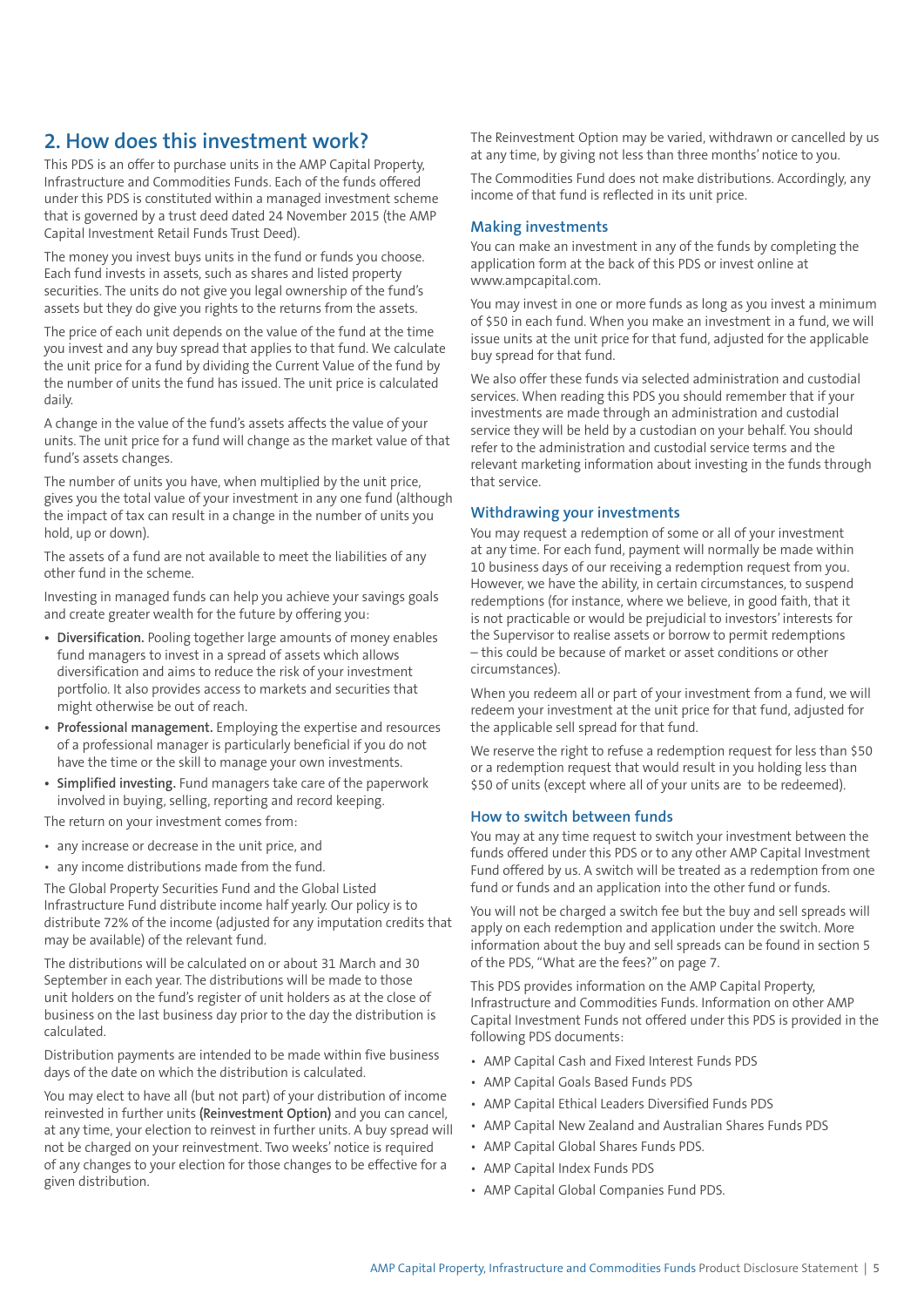# **3. Description of your investment options**

| <b>FUND</b>                                                  | SUMMARY OF INVESTMENT OBJECTIVES AND STRATEGY                                                                                                                                                                                                                                                                                                                                                                                                                                                                                                                                                                                                                                                                                                                                                                                                                                                                                                                                                                                | <b>TARGET</b><br><b>ASSET MIX</b> | <b>RISK</b><br><b>CATEGORY</b> | <b>MINIMUM</b><br><b>SUGGESTED</b><br><b>INVESTMENT</b><br><b>TIMEFRAME</b> |
|--------------------------------------------------------------|------------------------------------------------------------------------------------------------------------------------------------------------------------------------------------------------------------------------------------------------------------------------------------------------------------------------------------------------------------------------------------------------------------------------------------------------------------------------------------------------------------------------------------------------------------------------------------------------------------------------------------------------------------------------------------------------------------------------------------------------------------------------------------------------------------------------------------------------------------------------------------------------------------------------------------------------------------------------------------------------------------------------------|-----------------------------------|--------------------------------|-----------------------------------------------------------------------------|
| <b>GLOBAL</b><br><b>PROPERTY</b><br><b>SECURITIES FUND</b>   | Objective: To provide a Gross Return above the FTSE EPRA/NAREIT<br>Developed Total Return Index with net dividends reinvested, fully<br>hedged to New Zealand dollars, on a rolling three year basis.<br>Strategy: Investment is in a global portfolio of listed property securities<br>in North America, Europe, Asia and Australasia. Greater diversification<br>is achieved by accessing a range of property companies and sectors<br>not available in the New Zealand listed property market. International<br>investment specialists are able to capitalise on local knowledge and<br>identify the best opportunities in each region. There is a focus on<br>property securities whose primary source of revenue is rental income.<br>Environmental, Social and Governance characteristics are integrated<br>into the investment process.<br>The fund targets a position of being fully hedged back to the New<br>Zealand dollar.                                                                                       | Listed<br>property<br>100%        | 5                              | 5 years                                                                     |
| <b>GLOBAL LISTED</b><br><b>INFRASTRUCTURE</b><br><b>FUND</b> | Objective: To provide total returns (income and capital growth) after costs International<br>and before tax, above the Dow Jones Brookfield Global Infrastructure<br>Index, fully hedged to New Zealand dollars, on a rolling three year basis.<br>Strategy: The investment approach is research driven and seeks to<br>identify and invest in high quality companies that are reasonably<br>priced. The fund focuses on fundamental company and asset research.<br>Companies targeted are those that own and operate infrastructure<br>assets, derive most of their cash flow from those assets and have<br>liquid market listings on major global stock exchanges. Investments<br>are diversified across geographic regions and infrastructure sectors,<br>with a focus on energy, transportation, communication and water.<br>Environmental, Social and Governance characteristics are integrated<br>into the investment process.<br>The fund targets a position of being fully hedged back to the New<br>Zealand dollar. | equities<br>100%                  | 5                              | 5 years                                                                     |
| <b>COMMODITIES</b><br><b>FUND</b>                            | Objective: To provide a Gross Return above the return of the Bloomberg<br>Commodity Index, fully hedged to New Zealand dollars on a rolling<br>three year basis.<br>Strategy: The investment strategy aims to modestly outperform<br>the Bloomberg Commodities Index, which covers a broad basket of<br>commodity futures encompassing agriculture, livestock, precious metals,<br>industrial metals and energy. The investment takes advantage of market<br>inefficiencies in the pricing structure of commodity futures. The fund<br>uses financial derivatives fully backed by cash.<br>As the principal is held in New Zealand dollars, foreign currency<br>exposure is minimal.                                                                                                                                                                                                                                                                                                                                         | Commodities<br>100%               | 5                              | 5 years                                                                     |

The Manager can make changes to the Statement of Investment Policy and Objectives **(SIPO)** of any fund in accordance with the Trust Deed and the FMC Act. Before making changes to the SIPO, the Manager will consider if the changes are in your best interests and consult with the Supervisor. We will give notice of changes to unit holders of the relevant fund prior to effecting any material changes. The most current SIPO for the funds can be found on the scheme register at www.companiesoffice.govt.nz/disclose.

The Manager's use of the various market indices referred to here is subject to certain terms, conditions and disclaimers as described in the offer register at www.companiesoffice.govt.nz/disclose in the document titled 'Other material information', located under the 'Documents' tab on the managed fund offer register for the AMP Capital Investment Funds.

Further information about the assets in each fund can be found in the fund updates at www.ampcapital.com.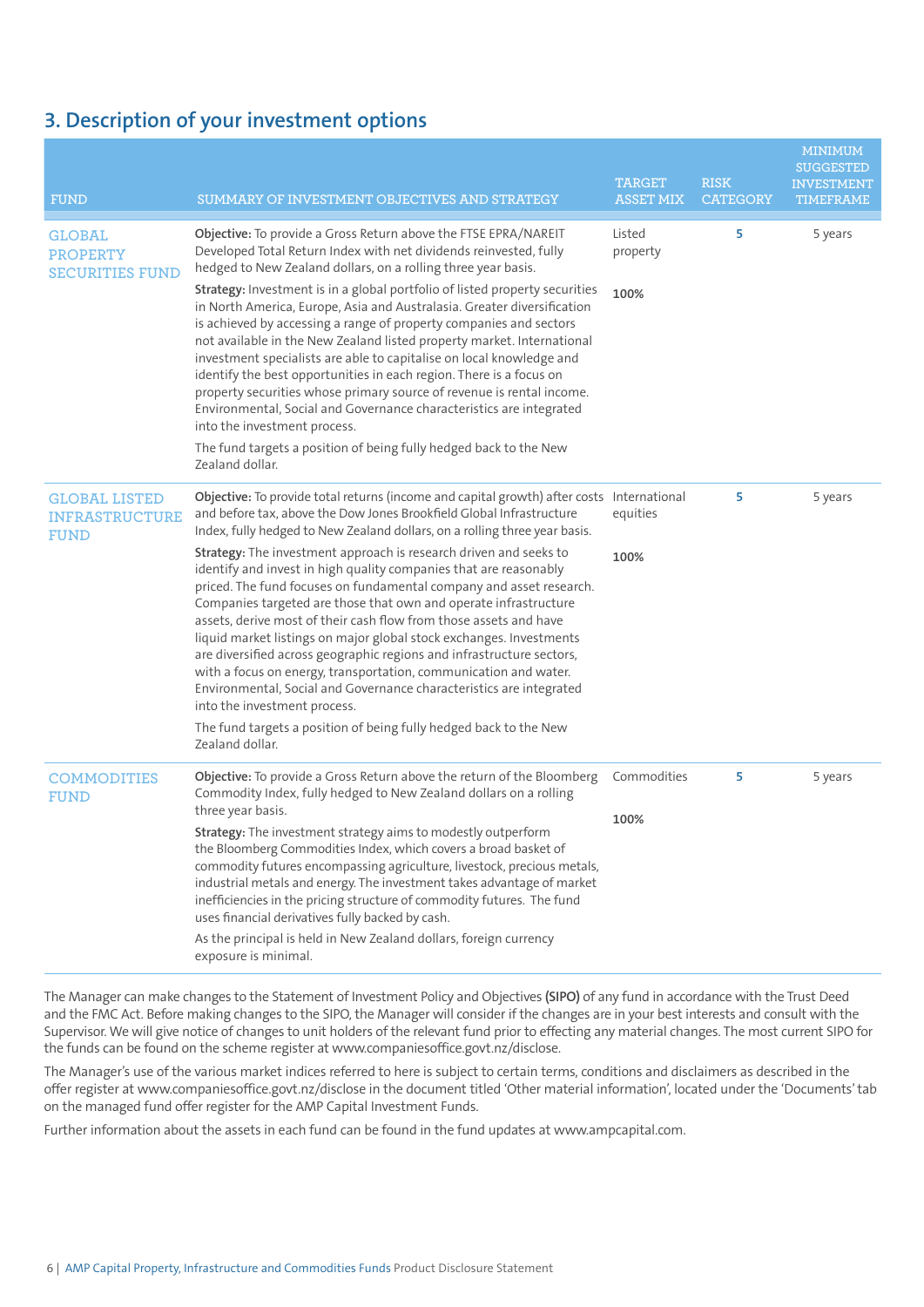# **4. What are the risks of investing?**

### **Understanding the risk indicator**

Managed funds in New Zealand must have a standard risk indicator. The risk indicator is designed to help investors understand the uncertainties both for loss and growth that may affect their investment. You can compare funds using the risk indicator.



See section 1 of the PDS, "Key information summary" on page 3 for the risk indicators for the funds offered under this PDS.

The risk indicator is rated from 1 (low) to 7 (high). The rating reflects how much the value of the fund's assets goes up and down (volatility). A higher risk generally means higher potential returns over time, but more ups and downs along the way.

To help you clarify your own attitude to risk, you can seek financial advice or work out your risk profile at www.sorted.org.nz.

Note that even the lowest category does not mean a risk-free investment, and there may be other risks that are not captured by this rating.

This risk indicator is not a guarantee of a fund's future performance. The risk indicator is based on the returns data for the five years to 30 June 2019. While risk indicators are usually relatively stable, they do shift from time to time. You can see the most recent risk indicator in the latest fund updates for these funds.

#### **General investment risks**

Some of the things that may cause the funds' value to move up and down, which affect the risk indicator, are:

#### **Market risk**

Market risk is the risk of losses in a fund's investments arising due to the market prices of those investments changing.

This is of significance to the Property, Infrastructure and Commodities Funds as the assets of those funds are market linked, and are therefore susceptible to general market fluctuations and individual security price fluctuations.

#### **Concentration risk**

Concentration risk arises when a fund's assets are concentrated in a particular security, investment vehicle or type of investment vehicle, geographical area or industry. In some circumstances these funds may be subject to higher credit and volatility risks than funds having a more diversified portfolio.

This is of significance to the Property, Infrastructure and Commodities Funds as these funds are concentrated in particular market sectors.

#### **Currency risk**

Currency risk is the risk of exchange rate fluctuations between the New Zealand dollar (the currency in which the funds are valued) and foreign currencies.

Currency risk will affect funds that invest in offshore assets that are not fully hedged back to New Zealand dollars. The Property, Infrastructure and Commodities Funds have some or all of the assets invested offshore and therefore the returns of these funds can be affected by movements between the New Zealand dollar and other currencies if they are not adequately hedged.

We manage currency risk for each of the funds which have exposure to overseas assets by a currency management policy, where some or all of the currency exposure is hedged back to New Zealand dollars. The currency management policy for each fund is detailed in the AMP Capital Investment Funds SIPO.

#### **Liquidity risk**

In volatile market conditions, a fund's assets may not necessarily be as easily realisable as they may have been at a previous point in time, or may only be able to be realised at a lower value than might be expected in normal market conditions. This could have a negative effect on the value of a fund's assets and its performance, and in turn may affect the value of your investment and the returns you receive from the fund.

# **5. What are the fees?**

You will be charged fees for investing in the AMP Capital Property, Infrastructure and Commodities Funds. Fees are deducted from your investment and will reduce your returns. If any of the funds invest in other funds, those other funds may also charge fees. The fees you pay will be charged in two ways:

**Regular charges -** for example annual fund charges. Small differences in these fees can have a big impact on your investment over the long term.

**One-off fees -** for example the initial buy spread.

# **Annual fund charges**

|                                         | MANAGEMENT<br><b>FEES</b><br>(excluding GST) | <b>ESTIMATED</b><br><b>ADMINISTRATION</b><br><b>CHARGES</b><br>(including GST) | <b>TOTAL</b><br><b>ANNUAL</b><br><b>FUND</b><br><b>CHARGES</b> |
|-----------------------------------------|----------------------------------------------|--------------------------------------------------------------------------------|----------------------------------------------------------------|
| Global Property<br>Securities Fund      | 1.25%                                        | 0.08%                                                                          | 1.33%                                                          |
| Global Listed<br>Infrastructure<br>Fund | 1.25%                                        | 0.05%                                                                          | 1.30%                                                          |
| Commodities<br>Fund                     | 0.80%                                        | 0.07%                                                                          | 0.87%                                                          |

**Management fees -** We charge an annual management fee to each fund as set out above. GST is currently charged at 15% on 10% of the management fee in accordance with the non-binding IRD agreement with the Financial Services Council of New Zealand Incorporated on behalf of the funds management industry. GST on management fees is currently under review and therefore this percentage may change in the future.

**Administration charges -** These charges cover the general management of the fund e.g. supervisor, legal, custodian and audit fees. Subject to the exception noted below, they also cover charges payable in respect of the underlying funds that the above funds invest in. These charges are an estimate. Actual charges over the previous 12 months are available in the latest fund update.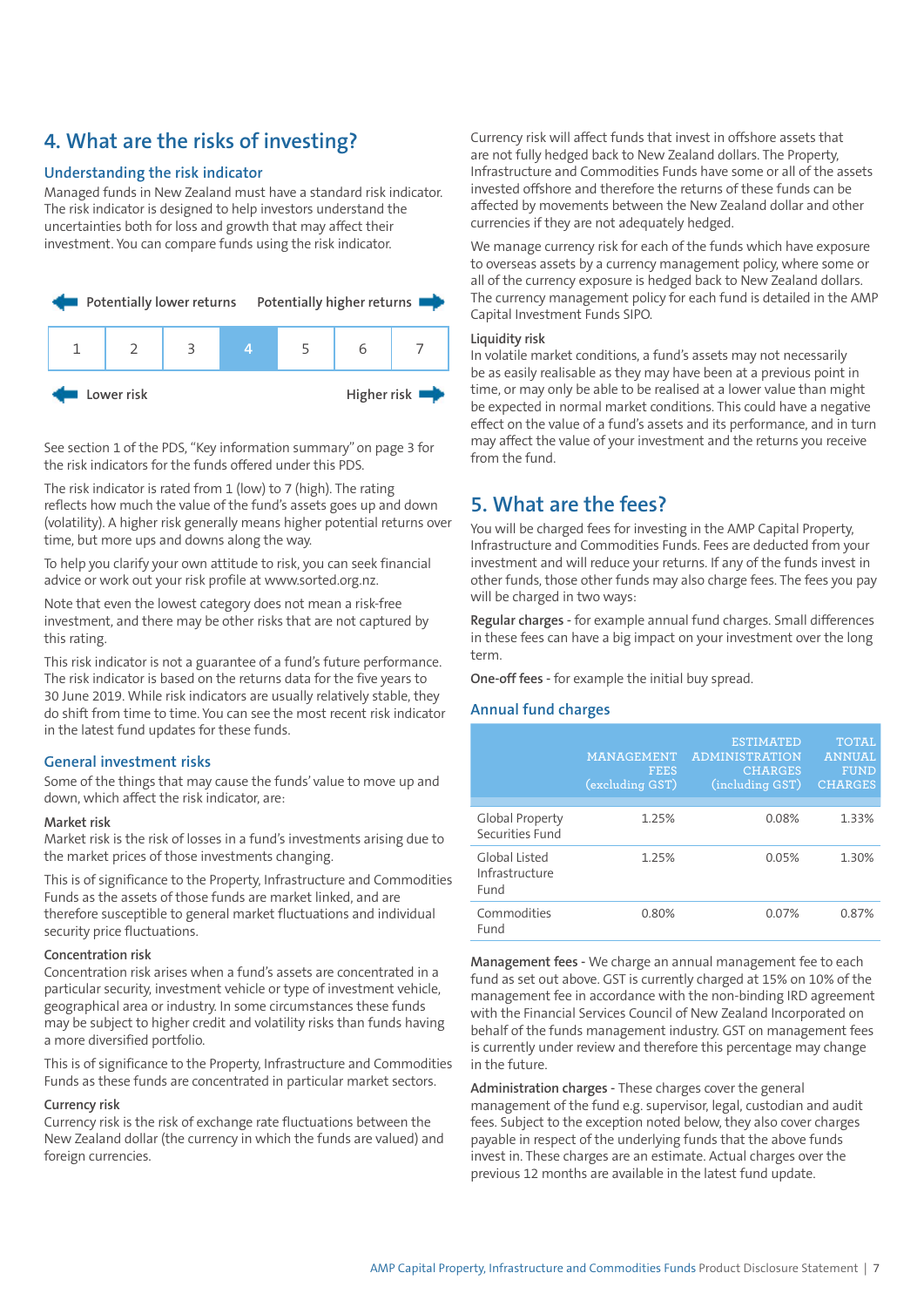#### **Individual action fees Buy/Sell spreads**

| buy/Sell spreads                  |                   |             |  |  |
|-----------------------------------|-------------------|-------------|--|--|
|                                   | <b>BUY SPREAD</b> | SELL SPREAD |  |  |
|                                   |                   |             |  |  |
| Global Property Securities Fund   | 0.25%             | 0.25%       |  |  |
| Global Listed Infrastructure Fund | 0.25%             | 0.25%       |  |  |
| Commodities Fund                  | 0.25%             | 0.25%       |  |  |

### **Explanation**

**Buy/Sell spreads -** When you enter or leave a fund, any buy or sell spreads applicable at that time will be a cost to you. The buy spread is added to the unit price on entry to the fund, and the sell spread is deducted from the unit price on exit from the fund. The buy/ sell spreads belong to the fund and are not fees paid to us or any investment manager. The purpose of buy/sell spreads is to make sure that any transaction costs incurred as a result of an investor entering or leaving the fund are borne by that investor, and not other investors in the fund. There is no GST charged on buy/sell spreads.

There are no other one-off fees currently being charged to any of the funds offered under this PDS.

# **Example of how fees apply to an investor**

Jocelyn invests \$10,000 in the Global Listed Infrastructure Fund. A buy spread of 0.25% is incorporated in the unit price that she pays for her investment. This equates to \$25.

This brings the starting value of her investment to \$9,975.

She is also charged management and administration fees which work out to about \$130 (1.30% of \$9,975). These fees might be more or less if the value of her investment has increased or decreased over the year.

### **Estimated total fees for the first year**

Individual action fees: \$25

Fund charges: \$131

See the latest fund update for an example of the actual returns and fees investors were charged over the past year.

This example applies only to the Global Listed Infrastructure Fund. If you are considering investing in other funds in the scheme, this example may not be representative of the actual fees you may be charged.

### **The fees can be changed**

We can change fees from time to time. We can also add new fees. The rules about fee changes are in the Trust Deed which can be found on the scheme register at www.companiesoffice.govt.nz/disclose.

AMP Investment Management (N.Z.) Limited must publish a fund update for each fund showing the fees actually charged during the most recent year. Fund updates, including past updates are available on the offer register at www.companiesoffice.govt.nz/disclose.

# **6. What taxes will you pay?**

Each fund is a portfolio investment entity. The amount of tax you pay is based on your PIR. To determine your PIR, go to www.ird.govt.nz/toii/pir/.

If you are unsure of your PIR, we recommend you seek professional advice or contact the Inland Revenue Department. It is your responsibility to tell the Manager (or, if you invest through an administration and/or custodial service, the provider of that service) your PIR when you invest or if your PIR changes. If you do not tell the Manager (or the provider of the administration and/or custodial service you invest through, if applicable), a default rate may be applied. If the advised PIR is lower than the correct PIR, you will need to complete a personal tax return and pay any tax shortfall, interest, and penalties. If the default rate or the advised PIR is higher than the correct PIR, you will not get a refund of any overpaid tax.

# **7. Who is involved?**

# **About AMP Investment Management (N.Z.) Limited**

AMP Investment Management (N.Z.) Limited is the manager of the funds.

You can contact us by:

Telephone: 0800 400 499 Overseas: +64 (4) 494 2157 Email: ampcapitalnz@ampcapital.com

In writing:

AMP Investment Management (N.Z.) Limited PO Box 3764 Wellington 6140

In person:

Level 1, Meridian Building, 55 Lady Elizabeth Lane Queens Wharf Wellington 6011

### **Who else is involved?**

| TITLE                 | <b>NAME</b>                                                          | <b>ROLE</b>                                                                                                                                                                                |
|-----------------------|----------------------------------------------------------------------|--------------------------------------------------------------------------------------------------------------------------------------------------------------------------------------------|
| Supervisor            | The New Zealand<br>Guardian Trust<br>Company Limited                 | Supervisor of the funds under<br>the FMC Act, responsible for<br>supervising AMP Investment<br>Management (N.Z.) Limited as<br>manager of the funds.                                       |
| Custodian             | <b>BNP Paribas</b><br><b>Fund Services</b><br>Australasia Pty<br>Itd | Appointed by the Supervisor to<br>hold the assets of the funds on<br>behalf of investors.                                                                                                  |
| Investment<br>Manager | <b>AMP Capital</b><br>Investors (New<br>Zealand) Limited             | Makes decisions about what the<br>funds invest in The investment<br>manager may also appoint sub-<br>investment managers to manage<br>fund assets.                                         |
| Investment<br>Manager | AMP Capital<br>Investors Limited                                     | Appointed by AMP Investment<br>Management (N.Z.) Limited as an<br>Australian investment manager<br>of the Global Listed Infrastructure<br>Fund and the Global Property<br>Securities Fund. |
|                       |                                                                      | Makes decisions about what the<br>funds invest in.                                                                                                                                         |

More information, including the Trust Deed, is available on the scheme register at www.companiesoffice.govt.nz/disclose.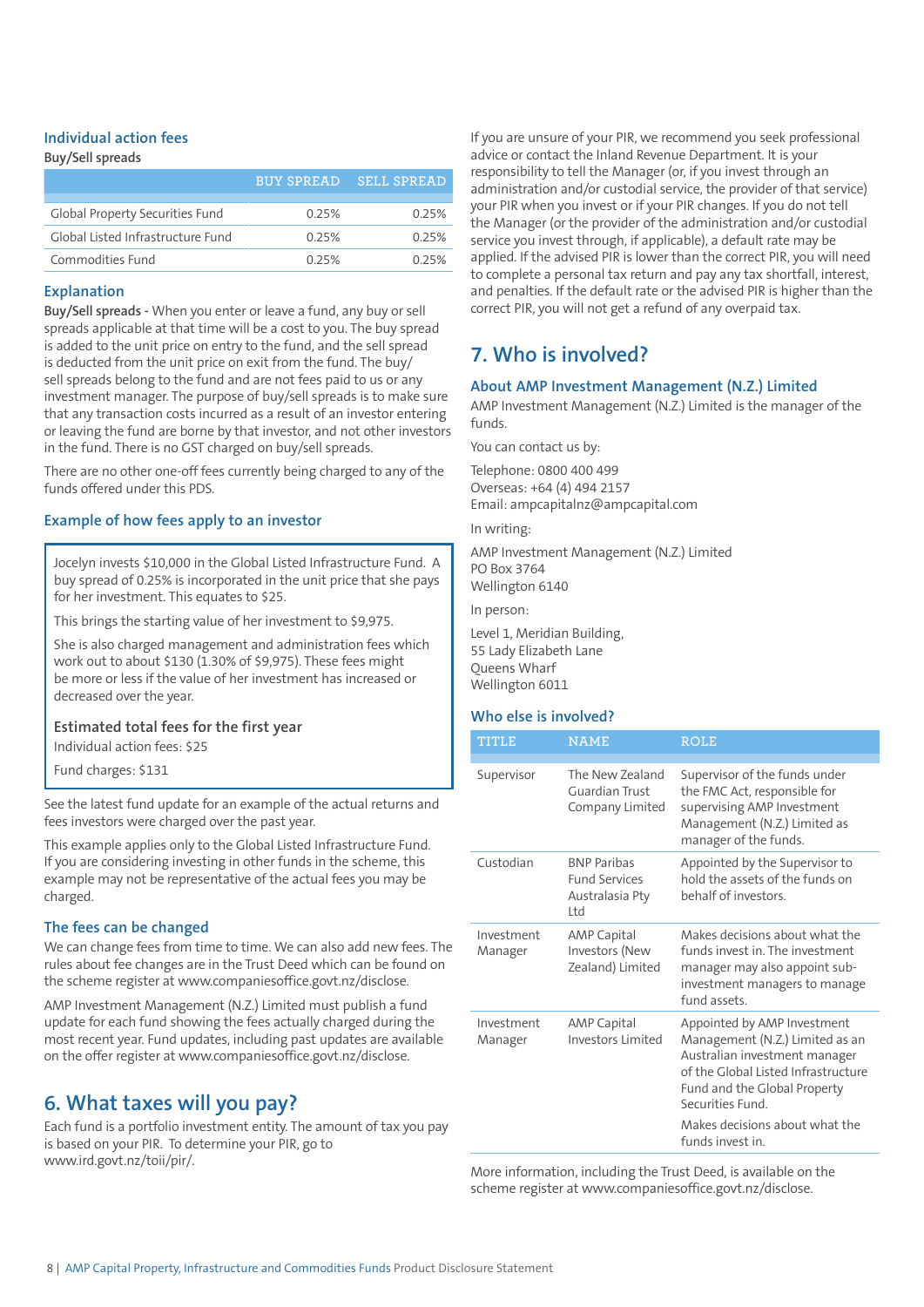# **8. How to complain**

Any complaints or problems with the investment should be directed to the Manager on the contact details in section 7 of the PDS, "Who is involved?" on page 8.

In addition, the Manager is a member of Financial Services Complaints Limited, a dispute resolution scheme approved under the Financial Service Providers (Registration and Dispute Resolution) Act 2008. Under that scheme, if you have any complaints or problems with your investment, you should first try to resolve these with the Manager.

If your complaint cannot be resolved with the Manager, you may direct your complaint to:

Financial Services Complaints Limited 4th Floor, 101 Lambton Quay PO Box 5967, Wellington

Telephone: 0800 347 257 or (04) 472 3725 Fax: (04) 472 3728

The scheme will not charge a fee to any complainant to investigate or resolve a complaint.

If you are not satisfied with the outcome of your complaint you can contact the Supervisor:

Manager Corporate Trusts The New Zealand Guardian Trust Company Limited Level 2, Perpetual Guardian House 99 Customhouse Quay PO Box 3845, Wellington 6140

Telephone: (04) 901 5406

# **9. Where you can find more information**

Further information relating to the AMP Property, Infrastructure and Commodities Funds is available on the offer register and the scheme register at www.companiesoffice.govt.nz/disclose and a copy of information on the offer register or scheme register is available on request to the Registrar of Financial Service Providers.

# **Other information we will provide**

You can also obtain the following information, free of charge:

| <b>HOW TO OBTAIN</b>                                                                                                                                                                                                                                              |
|-------------------------------------------------------------------------------------------------------------------------------------------------------------------------------------------------------------------------------------------------------------------|
|                                                                                                                                                                                                                                                                   |
| The latest unit price is available on our website<br>www.ampcapital.com.                                                                                                                                                                                          |
| You can inspect documents we hold that are.<br>relevant to you, and other documents that are<br>legally required to be provided to you, at our<br>offices during normal business hours, or request<br>an extract of those documents, by written<br>request to us. |
| The fund updates for the funds will be publicly<br>available from our website and can be requested<br>from us.                                                                                                                                                    |
|                                                                                                                                                                                                                                                                   |

If you invest directly into the funds, we will send you confirmation information relating to your transactions when units are issued to you, as well as when you withdraw or transfer your units, and make available to you an annual report in respect of the scheme.

You will also be sent an annual tax statement which will include the amount of PIE income allocated to you and the amount of tax paid at your chosen PIR. You will also be asked to confirm your IRD number and PIR.

You can find general information about us, the funds, and our management team on our website www.ampcapital.com.

# **10. How to apply**

If you are making an investment directly with the Manager then you will be required to complete the application form at the back of this document.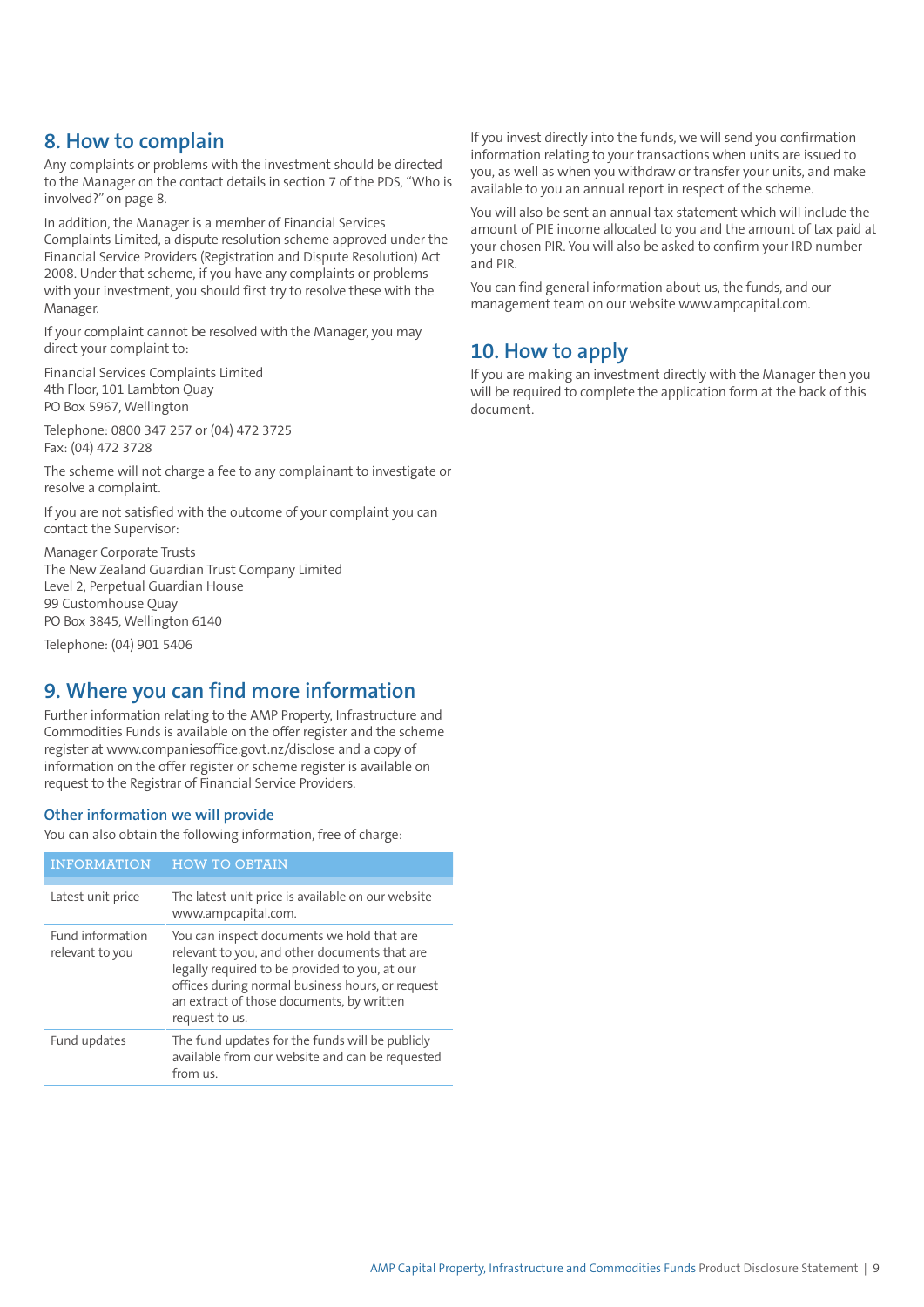# **Glossary**

**"Commodities Fund"** means AMP Capital Commodities Fund.

**"Current Value"** means the value of the assets of the fund less the value of the liabilities of the fund as defined in more detail in the Trust Deed.

**"FMC Act"** means the Financial Markets Conduct Act 2013.

**"Global Listed Infrastructure Fund"** means AMP Capital Global Listed Infrastructure Fund.

**"Global Property Securities Fund"** means AMP Capital Global Property Securities Fund.

**"Gross Return"** means the return before the deduction of tax, expenses and fees and assumes all income is reinvested.

**"Manager"** means AMP Investment Management (N.Z.) Limited.

**"Trust Deed"** means the AMP Capital Investment Retail Funds Trust Deed dated 24 November 2015 (as amended and consolidated from time to time).

Words or phrases not defined in this Glossary have the same meaning as in the Trust Deed.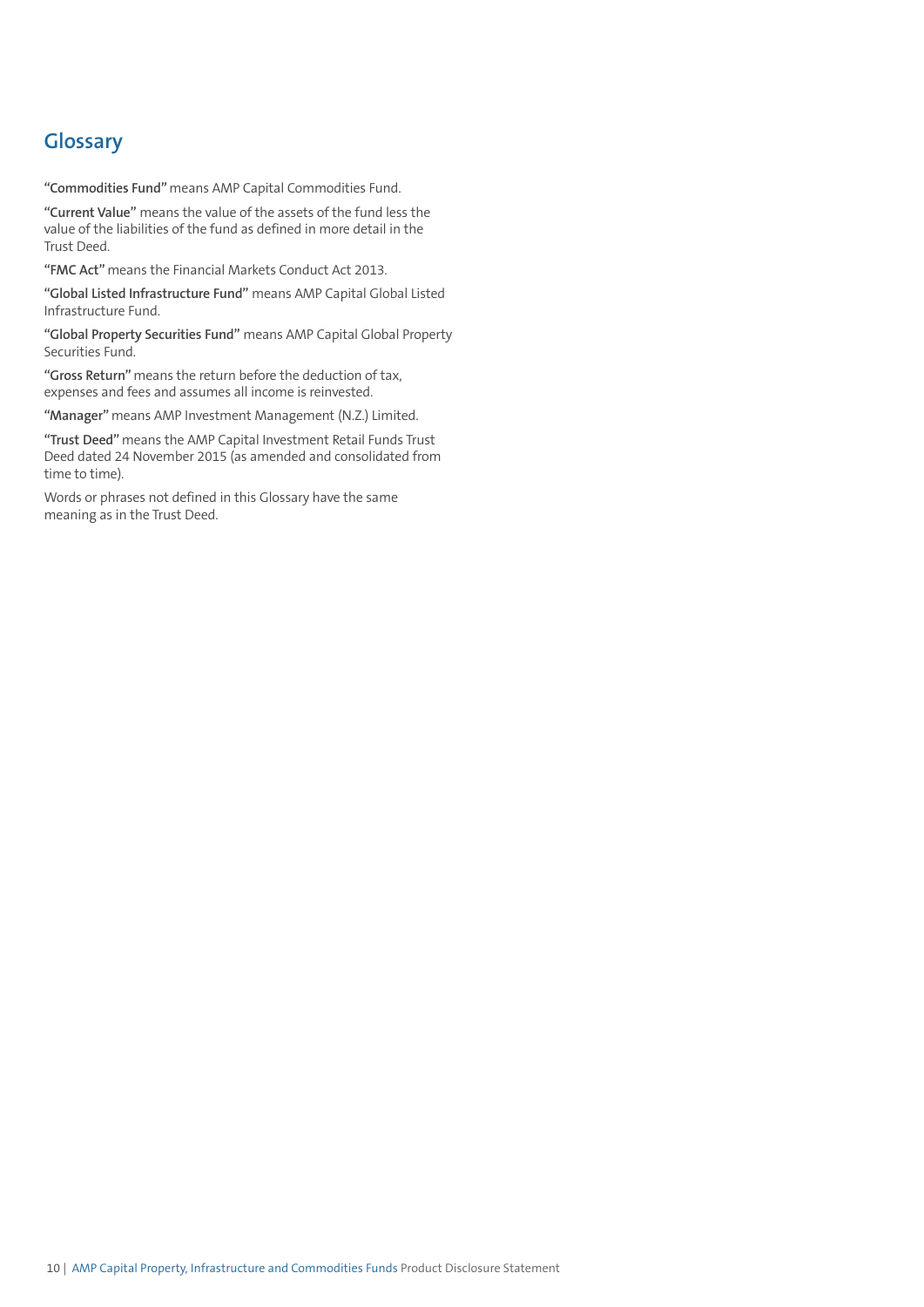# **AMP CAPITAL PROPERTY, INFRASTRUCTURE AND COMMODITIES FUNDS PDS DATED 18 JULY 2019**



# **FORM OF APPLICATION FOR UNITS - INDIVIDUALS**

PLEASE REFER TO THE SECOND APPLICATION FORM IF YOU ARE A TRUST OR COMPANY Please print in black or blue pen in CAPITAL LETTERS.

| STEP 1 WHAT TYPE OF INVESTOR ARE YOU?                                                                      |                   |  |  |  |  |
|------------------------------------------------------------------------------------------------------------|-------------------|--|--|--|--|
| Individual<br>Joint ownership                                                                              |                   |  |  |  |  |
| Are you an existing client?                                                                                |                   |  |  |  |  |
| * If yes, please advise client number<br>Yes*<br>No                                                        |                   |  |  |  |  |
| STEP 2 COMPLETE YOUR PERSONAL DETAILS                                                                      |                   |  |  |  |  |
| <b>MAIN APPLICANT</b>                                                                                      |                   |  |  |  |  |
| Given name[s]<br>Surname<br>Title                                                                          |                   |  |  |  |  |
|                                                                                                            |                   |  |  |  |  |
| Date of birth<br>${\cal N}$<br>Y<br>M<br>Y<br>D                                                            |                   |  |  |  |  |
| Prescribed Investor Rate (PIR)*<br><b>Tax Status</b>                                                       | <b>IRD Number</b> |  |  |  |  |
| Non-Resident<br>PIR<br>NZ Resident<br>$\%$                                                                 |                   |  |  |  |  |
| <b>JOINT APPLICANT #1</b>                                                                                  |                   |  |  |  |  |
| Given name[s]<br>Title<br>Surname                                                                          |                   |  |  |  |  |
|                                                                                                            |                   |  |  |  |  |
| Date of birth<br>M<br>Y<br>Y<br>$\Box$<br>M<br>D                                                           |                   |  |  |  |  |
| $PIR*$<br><b>Tax Status</b>                                                                                | <b>IRD Number</b> |  |  |  |  |
| Non-Resident<br>NZ Resident<br>$\%$<br>PIR                                                                 |                   |  |  |  |  |
| <b>JOINT APPLICANT #2</b>                                                                                  |                   |  |  |  |  |
| Given name[s]<br>Title<br>Surname                                                                          |                   |  |  |  |  |
|                                                                                                            |                   |  |  |  |  |
| Date of birth<br>$\mathsf{D}_\parallel$<br>Y Y<br>Y<br>$M\, \,M$<br>Y<br>$\mathsf{D}\,$                    |                   |  |  |  |  |
| <b>Tax Status</b><br>$PIR*$                                                                                | <b>IRD Number</b> |  |  |  |  |
| NZ Resident<br>Non-Resident<br>PIR<br>$\%$                                                                 |                   |  |  |  |  |
| *For joint accounts we must use the highest PIR rate.                                                      |                   |  |  |  |  |
| * To determine your PIR go to www.ird.govt.nz/toii/pir. If the PIR is invalid the default rate will apply. |                   |  |  |  |  |
| Joint name                                                                                                 |                   |  |  |  |  |
|                                                                                                            |                   |  |  |  |  |
| <b>Address details</b>                                                                                     |                   |  |  |  |  |
| Street number Street name<br>Unit number                                                                   |                   |  |  |  |  |
|                                                                                                            |                   |  |  |  |  |
| Suburb/Town<br>Postcode                                                                                    | Day time phone    |  |  |  |  |
|                                                                                                            |                   |  |  |  |  |
| Mobile<br>Email                                                                                            |                   |  |  |  |  |
|                                                                                                            |                   |  |  |  |  |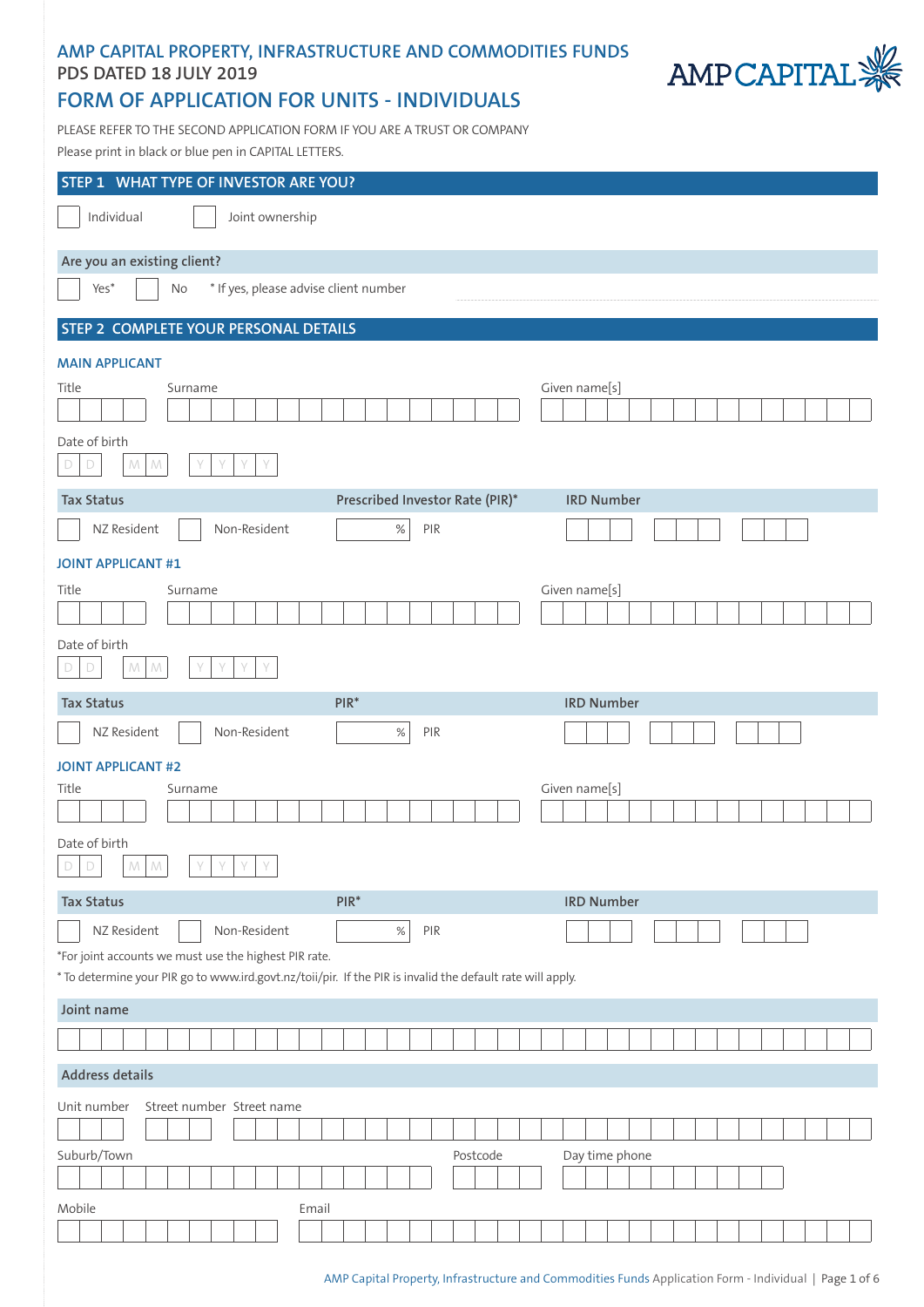# **STEP 3 FOREIGN TAX RESIDENCY (FTR) DETAILS**

It is mandatory to provide your FTR status even if you are also a taxpayer in New Zealand.

Are you applying to invest on your own account, not as agent, custodian, nominee, signatory, investment advisor, intermediary, or legal guardian

Yes  $\parallel$  No If you have responded "no" please call us on 0800 400 499.

Are you a tax resident of a country other than New Zealand?

| Main Applicant $\Box$ Yes $\Box$ No Joint Applicant 1 (if applicable) $\Box$ Yes $\Box$ No Joint Applicant 2 (if applicable) $\Box$ Yes $\Box$ No |  |  |  |
|---------------------------------------------------------------------------------------------------------------------------------------------------|--|--|--|
|                                                                                                                                                   |  |  |  |

If "no" to the preceding question go to step 4.

If you have responded "yes" please provide your details in the following table

#### **MAIN APPLICANT**

| Country of Foreign Tax Residency | *Tax identification number (TIN) | If you cannot provide the tax identification number, please<br>insert reason A or B from the list below |
|----------------------------------|----------------------------------|---------------------------------------------------------------------------------------------------------|
|                                  |                                  |                                                                                                         |
|                                  |                                  |                                                                                                         |
|                                  |                                  |                                                                                                         |
|                                  |                                  |                                                                                                         |

\* A tax identification number is an identifying number used for tax purposes, normally issued by the local tax authority in a country – e.g. in New Zealand the IRD issues an IRD Number

The reason the TIN is not available is:

|  | A   The country of tax residence does not issue TINs                              |
|--|-----------------------------------------------------------------------------------|
|  | $\mid$ B $\mid$ The country of tax residence does not require TIN to be disclosed |

#### **JOINT APPLICANT 1 (IF APPLICABLE)**

| Country of Foreign Tax Residency | *Tax identification number (TIN) If you cannot provide the tax identification number, please<br>insert reason A or B from the list above |
|----------------------------------|------------------------------------------------------------------------------------------------------------------------------------------|
|                                  |                                                                                                                                          |
|                                  |                                                                                                                                          |
|                                  |                                                                                                                                          |
|                                  |                                                                                                                                          |

#### **JOINT APPLICANT 2 (IF APPLICABLE)**

| Country of Foreign Tax Residency | *Tax identification number (TIN) If you cannot provide the tax identification number, please<br>insert reason A or B from the list above |
|----------------------------------|------------------------------------------------------------------------------------------------------------------------------------------|
|                                  |                                                                                                                                          |
|                                  |                                                                                                                                          |
|                                  |                                                                                                                                          |
|                                  |                                                                                                                                          |

Further information about the "Foreign Tax Residency (FTR)" section can be found on the AMP Capital website in "Learn about FATCA & CRS" documents. (www.ampcapital.com/nz/servicingforms).

### **STEP 4 AMOUNT OF UNITS APPLIED FOR**

I/We wish to invest NZ\$ Commodities Fund(s).

Applications must be for a minimum of \$50 in any Fund.

AMP Capital Global Property Securities Fund

AMP Capital Global Listed Infrastructure Fund

AMP Capital Commodities Fund NAMP Capital Commodities Fund

TOTAL INVESTMENT NAMEL AND TOTAL INVESTMENT

| JZ\$ |  |  |  |  |  |
|------|--|--|--|--|--|
| JZ\$ |  |  |  |  |  |
| JZ\$ |  |  |  |  |  |
| JZ\$ |  |  |  |  |  |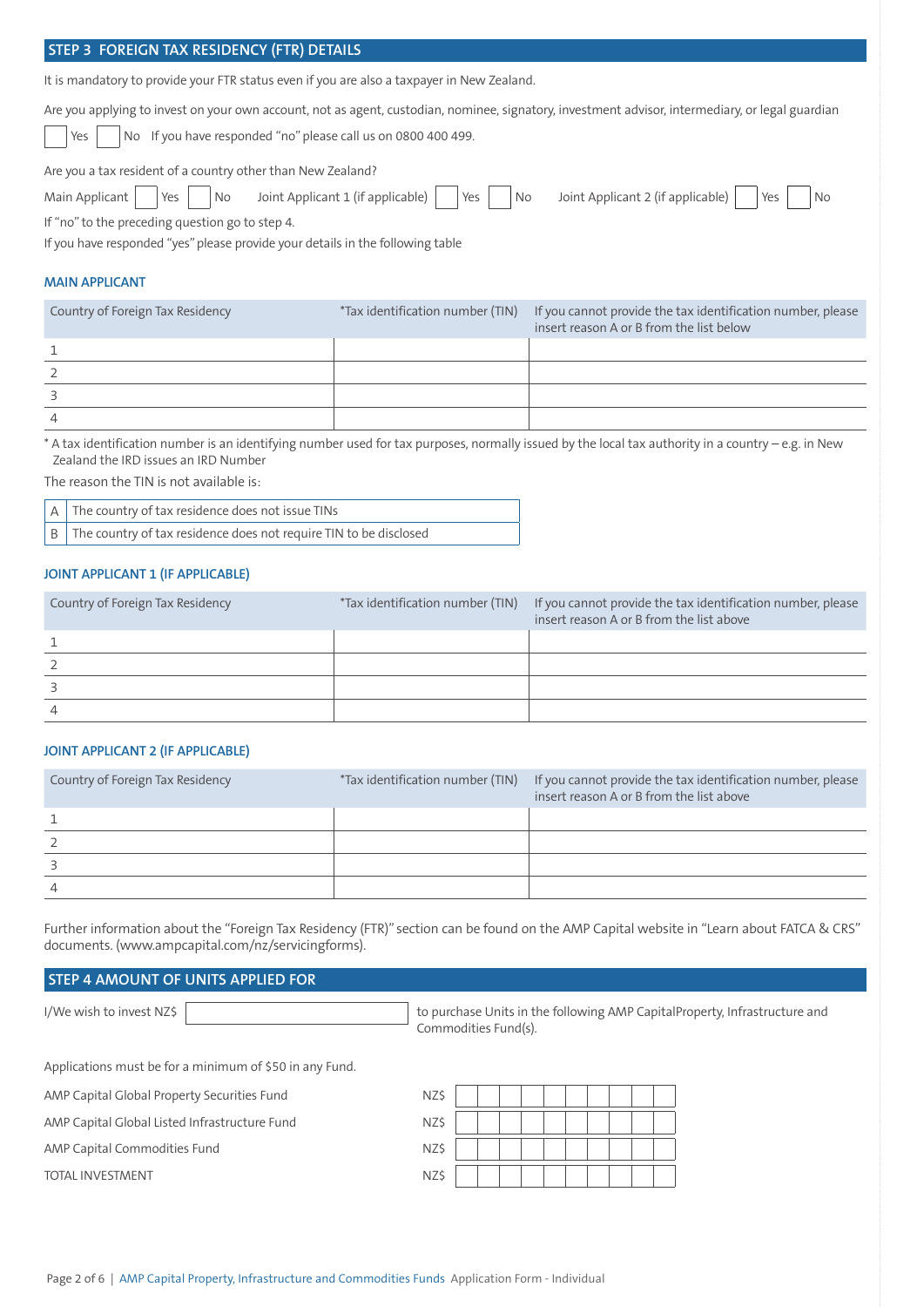| <b>STEP 5 DISTRIBUTION PAYMENTS</b>                                                                                                                                                                                                                                                                                                            |                                                                                                                                                                                                                                                                                                                                   |                                                                                                                                                                                                                                                                                                                                                                                                                                                          |  |  |  |
|------------------------------------------------------------------------------------------------------------------------------------------------------------------------------------------------------------------------------------------------------------------------------------------------------------------------------------------------|-----------------------------------------------------------------------------------------------------------------------------------------------------------------------------------------------------------------------------------------------------------------------------------------------------------------------------------|----------------------------------------------------------------------------------------------------------------------------------------------------------------------------------------------------------------------------------------------------------------------------------------------------------------------------------------------------------------------------------------------------------------------------------------------------------|--|--|--|
| I/We elect to receive income distribution (if made) as follows:                                                                                                                                                                                                                                                                                |                                                                                                                                                                                                                                                                                                                                   |                                                                                                                                                                                                                                                                                                                                                                                                                                                          |  |  |  |
| Reinvest in additional units in the Fund.<br>Direct credit to bank account.                                                                                                                                                                                                                                                                    |                                                                                                                                                                                                                                                                                                                                   |                                                                                                                                                                                                                                                                                                                                                                                                                                                          |  |  |  |
| Distributions will be made by direct credit, please enter bank account details below:                                                                                                                                                                                                                                                          |                                                                                                                                                                                                                                                                                                                                   |                                                                                                                                                                                                                                                                                                                                                                                                                                                          |  |  |  |
| Name of Bank                                                                                                                                                                                                                                                                                                                                   |                                                                                                                                                                                                                                                                                                                                   |                                                                                                                                                                                                                                                                                                                                                                                                                                                          |  |  |  |
|                                                                                                                                                                                                                                                                                                                                                |                                                                                                                                                                                                                                                                                                                                   |                                                                                                                                                                                                                                                                                                                                                                                                                                                          |  |  |  |
| Account name                                                                                                                                                                                                                                                                                                                                   |                                                                                                                                                                                                                                                                                                                                   |                                                                                                                                                                                                                                                                                                                                                                                                                                                          |  |  |  |
|                                                                                                                                                                                                                                                                                                                                                |                                                                                                                                                                                                                                                                                                                                   |                                                                                                                                                                                                                                                                                                                                                                                                                                                          |  |  |  |
| Bank/Branch<br>Account number<br>Suffix                                                                                                                                                                                                                                                                                                        |                                                                                                                                                                                                                                                                                                                                   |                                                                                                                                                                                                                                                                                                                                                                                                                                                          |  |  |  |
|                                                                                                                                                                                                                                                                                                                                                |                                                                                                                                                                                                                                                                                                                                   |                                                                                                                                                                                                                                                                                                                                                                                                                                                          |  |  |  |
| STEP 6 IDENTITY VERIFICATION OF NEW APPLICANT                                                                                                                                                                                                                                                                                                  |                                                                                                                                                                                                                                                                                                                                   |                                                                                                                                                                                                                                                                                                                                                                                                                                                          |  |  |  |
| Identity verification must be completed in all cases where the applicant is new to the AMP Capital Investment Funds (in accordance with the<br>Anti-Money Laundering and Countering Financing of Terrorism Act 2009).                                                                                                                          |                                                                                                                                                                                                                                                                                                                                   |                                                                                                                                                                                                                                                                                                                                                                                                                                                          |  |  |  |
| What CERTIFIED documents do I need to provide?                                                                                                                                                                                                                                                                                                 |                                                                                                                                                                                                                                                                                                                                   |                                                                                                                                                                                                                                                                                                                                                                                                                                                          |  |  |  |
| below:                                                                                                                                                                                                                                                                                                                                         | The documents we require from you to comply with the Anti Money Laundering (AML) & Countering Financing of Terrorism Act 2009 are set out                                                                                                                                                                                         |                                                                                                                                                                                                                                                                                                                                                                                                                                                          |  |  |  |
| <b>OPTION A</b>                                                                                                                                                                                                                                                                                                                                | <b>OPTION B</b>                                                                                                                                                                                                                                                                                                                   | <b>OPTION C</b>                                                                                                                                                                                                                                                                                                                                                                                                                                          |  |  |  |
| One of the following primary forms of ID<br>certified:<br>New Zealand Passport<br>Overseas Passport<br>NZ Certificate of Identity<br>New Zealand Firearms Licence<br>New Zealand Refugee travel document<br>or an Emergency Travel document<br>AND ONE OF THE FOLLOWING FORMS OF VERIFIED ADDRESS DOCUMENTS*:<br><b>Bank Account Statement</b> | One of the following primary non-<br>photographic forms of ID:<br>New Zealand Full Birth Certificate<br>New Zealand Certificate of Citizenship<br>Overseas Birth Certificate or Citizenship<br>Certificate<br>Plus ONE secondary or supporting form of<br>photographic identification:<br>New Zealand Drivers Licence<br>18+ Card | New Zealand Drivers Licence<br>Plus ONE secondary or supporting<br>document*:<br>A bank statement or a statement<br>by a government agency (eg. IRD<br>Statement)<br>A document issued by a government<br>agency that contains a name and<br>signature (eg. Super Gold Card)<br>A document issued by a registered<br>bank that contains a name and<br>signature (eg. an eftpos or credit/debit<br>card)<br>Legal Document (eg. Rental tenancy agreement) |  |  |  |
| Rates or Utility Bill                                                                                                                                                                                                                                                                                                                          |                                                                                                                                                                                                                                                                                                                                   | Government or Government Department Document                                                                                                                                                                                                                                                                                                                                                                                                             |  |  |  |
| IRD Tax notice/certificate                                                                                                                                                                                                                                                                                                                     |                                                                                                                                                                                                                                                                                                                                   | Print screen from www.whitepages.co.nz                                                                                                                                                                                                                                                                                                                                                                                                                   |  |  |  |
| * All documents must be dated within the last 12 months and attached                                                                                                                                                                                                                                                                           |                                                                                                                                                                                                                                                                                                                                   |                                                                                                                                                                                                                                                                                                                                                                                                                                                          |  |  |  |
|                                                                                                                                                                                                                                                                                                                                                |                                                                                                                                                                                                                                                                                                                                   |                                                                                                                                                                                                                                                                                                                                                                                                                                                          |  |  |  |
| PLEASE LET US KNOW THE SOURCE OF FUNDS USED FOR THIS INVESTMENT:                                                                                                                                                                                                                                                                               |                                                                                                                                                                                                                                                                                                                                   |                                                                                                                                                                                                                                                                                                                                                                                                                                                          |  |  |  |
| Property sale                                                                                                                                                                                                                                                                                                                                  | Savings/investments                                                                                                                                                                                                                                                                                                               |                                                                                                                                                                                                                                                                                                                                                                                                                                                          |  |  |  |
| Personal salary/wages                                                                                                                                                                                                                                                                                                                          | Sales of other assets i.e. business sale                                                                                                                                                                                                                                                                                          |                                                                                                                                                                                                                                                                                                                                                                                                                                                          |  |  |  |
| Inheritance/gift                                                                                                                                                                                                                                                                                                                               | Other (please specify)                                                                                                                                                                                                                                                                                                            |                                                                                                                                                                                                                                                                                                                                                                                                                                                          |  |  |  |
|                                                                                                                                                                                                                                                                                                                                                |                                                                                                                                                                                                                                                                                                                                   |                                                                                                                                                                                                                                                                                                                                                                                                                                                          |  |  |  |
| PLEASE LET US KNOW WHAT THE INTENDED PURPOSE OF THIS INVESTMENT IS:                                                                                                                                                                                                                                                                            |                                                                                                                                                                                                                                                                                                                                   |                                                                                                                                                                                                                                                                                                                                                                                                                                                          |  |  |  |
| Long term growth                                                                                                                                                                                                                                                                                                                               |                                                                                                                                                                                                                                                                                                                                   |                                                                                                                                                                                                                                                                                                                                                                                                                                                          |  |  |  |
| Regular income                                                                                                                                                                                                                                                                                                                                 |                                                                                                                                                                                                                                                                                                                                   |                                                                                                                                                                                                                                                                                                                                                                                                                                                          |  |  |  |
| Other (please specify)                                                                                                                                                                                                                                                                                                                         |                                                                                                                                                                                                                                                                                                                                   |                                                                                                                                                                                                                                                                                                                                                                                                                                                          |  |  |  |
|                                                                                                                                                                                                                                                                                                                                                |                                                                                                                                                                                                                                                                                                                                   |                                                                                                                                                                                                                                                                                                                                                                                                                                                          |  |  |  |
|                                                                                                                                                                                                                                                                                                                                                |                                                                                                                                                                                                                                                                                                                                   |                                                                                                                                                                                                                                                                                                                                                                                                                                                          |  |  |  |
|                                                                                                                                                                                                                                                                                                                                                |                                                                                                                                                                                                                                                                                                                                   |                                                                                                                                                                                                                                                                                                                                                                                                                                                          |  |  |  |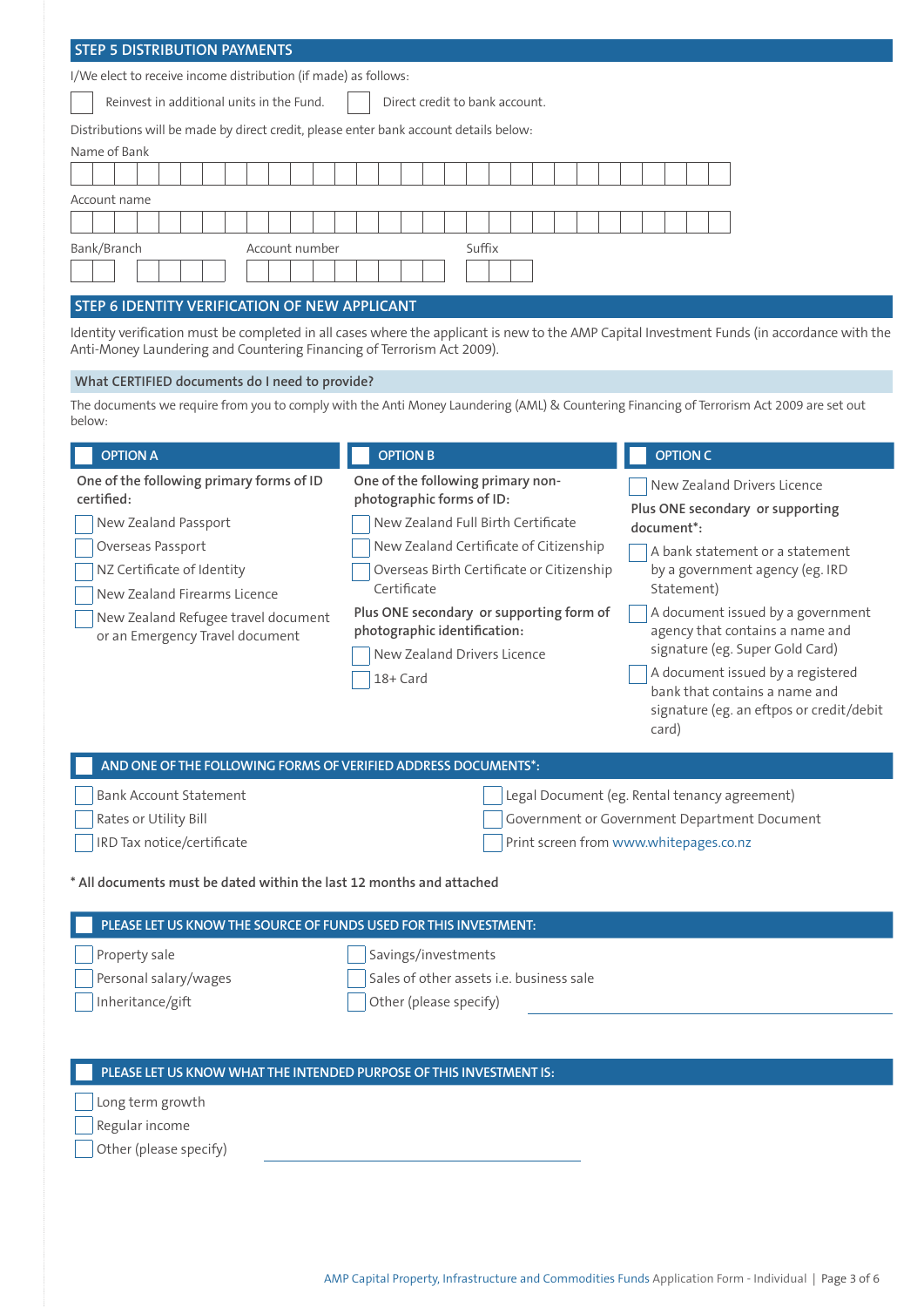| Frequency of transactions:                                                                                                                                                                                                                                                                                            | Value per transaction:                                                                                                                                               |
|-----------------------------------------------------------------------------------------------------------------------------------------------------------------------------------------------------------------------------------------------------------------------------------------------------------------------|----------------------------------------------------------------------------------------------------------------------------------------------------------------------|
| Daily                                                                                                                                                                                                                                                                                                                 | $$50 - $500$                                                                                                                                                         |
| Weekly                                                                                                                                                                                                                                                                                                                | \$500 - \$10,000                                                                                                                                                     |
| Monthly                                                                                                                                                                                                                                                                                                               | \$10,000 - \$100,000                                                                                                                                                 |
| Annually                                                                                                                                                                                                                                                                                                              | Other (please specify)                                                                                                                                               |
| One off investment                                                                                                                                                                                                                                                                                                    |                                                                                                                                                                      |
| Other (please specify)                                                                                                                                                                                                                                                                                                |                                                                                                                                                                      |
| How do I certify copies of identification documents?                                                                                                                                                                                                                                                                  |                                                                                                                                                                      |
| Documents must be certified by an 'AML Trusted Referee' and certified in the three months prior to providing the document.                                                                                                                                                                                            |                                                                                                                                                                      |
| <b>AML TRUSTED REFEREES</b>                                                                                                                                                                                                                                                                                           |                                                                                                                                                                      |
|                                                                                                                                                                                                                                                                                                                       |                                                                                                                                                                      |
|                                                                                                                                                                                                                                                                                                                       | > Notary Public                                                                                                                                                      |
| Declarations Act 1957)                                                                                                                                                                                                                                                                                                | > Member of Parliament                                                                                                                                               |
|                                                                                                                                                                                                                                                                                                                       |                                                                                                                                                                      |
|                                                                                                                                                                                                                                                                                                                       | New Zealand Institute of Chartered Accountants Act 1996)                                                                                                             |
|                                                                                                                                                                                                                                                                                                                       | > A person who has the legal authority to take statutory                                                                                                             |
|                                                                                                                                                                                                                                                                                                                       | declarations or the equivalent in New Zealand.                                                                                                                       |
| The following categories of people are acceptable as AML Trusted Referees:<br>> Commonwealth representative (as defined in the Oaths and<br>> Member of the police<br>> Justice of the Peace<br>> Registered medical doctor<br>> Registered teacher<br>> Lawyer (as defined in the Lawyers and Conveyancers Act 2006) | > Chartered Accountant (within the meaning of section 19 of the<br>Please note that we may need to contact you for additional details regarding your<br>application. |
| An AML Trusted Referee must be at least 16 years old and must not be:                                                                                                                                                                                                                                                 |                                                                                                                                                                      |
| > the spouse or partner of the customer; or related to the customer; or                                                                                                                                                                                                                                               |                                                                                                                                                                      |

> a person involved in the transaction or business requiring certification.

### **WHEN VERIFYING IDENTIFICATION DOCUMENTS, THE AML TRUSTED REFEREE MUST:**

Sight the original documents, and write and sign the following form of certification on each of them:

I, [full names of referee], [referee's occupation], certify as follows:

- 1. This is a true copy of the [name of document] of [full name of customer] that has been sighted by me today, and
- 2. The [name of document] represents the identity of [name of customer].

Dated this  $\begin{bmatrix} 1 & 1 \\ 0 & 1 \end{bmatrix}$  day of  $\begin{bmatrix} 1 & 1 \\ 0 & 1 \end{bmatrix}$  [year]

### Signed

**NB: Some people (especially the very young and elderly) may be unable to fully comply with these requirements. Please call us on 0800 400 499 if you require further guidance on how to verify the identities by other means**.

#### **Declaration (to be completed by adviser if required)**

| I have sighted the original(s) of the document(s) referred to above and confirm that the document(s) are correctly described. I also confirm  |
|-----------------------------------------------------------------------------------------------------------------------------------------------|
| that the person(s) named in the Personal Details section of this application form and the person(s) identified in the document(s) referred to |
| above are the same individual(s). I have recorded information regarding the source of the funds or the customer's wealth, and completed       |
| Politically Exposed Persons checks.                                                                                                           |

I have no reason to believe that each person listed above is not who he or she claims to be.

| Signature        | Date: |                |
|------------------|-------|----------------|
| Adviser details  |       |                |
| Adviser Name     |       | Adviser Number |
| Adviser Business |       |                |

Page 4 of 6 | AMP Capital Property, Infrastructure and Commodities Funds Application Form - Individual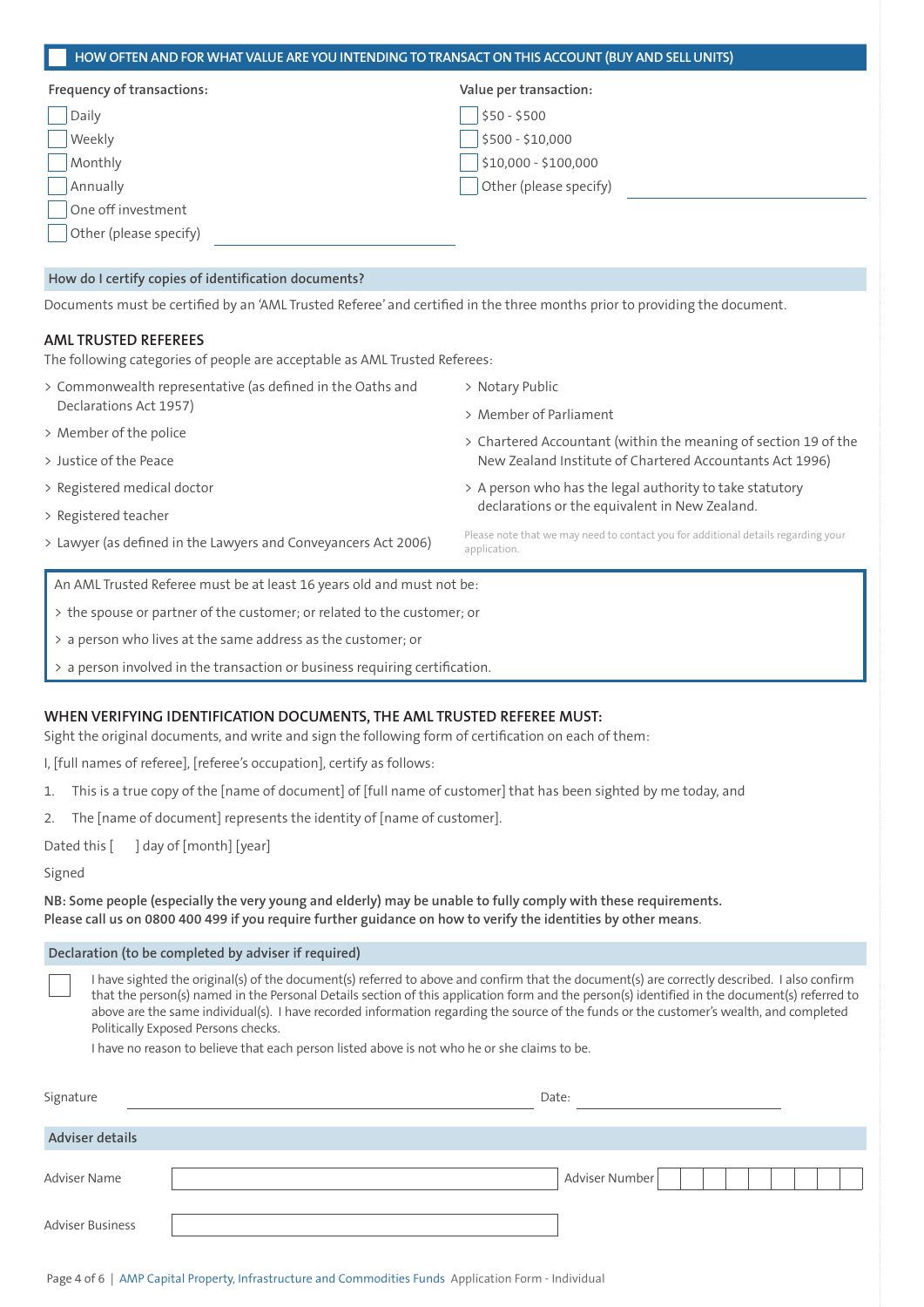#### **STEP 7 ACKNOWLEDGEMENTS**

I/We have received and read the latest Product Disclosure Statement for the AAMP Capital Property, Infrastructure and Commodities Funds dated 18 July 2019 and understand that the terms and conditions of the Trust Deed will be binding on us. I/We agree to accept the Units issued to me/ us by the Manager as a Unit Holder under the Trust Deed. I/We agree to be bound by the provisions of that Trust Deed (as duly amended from time to time). I/we acknowledge that AMP Investment Management (N.Z.) Limited, AMP Capital Investors (New Zealand) Limited and other members of the AMP group of companies (AMP Group) are subject to anti-money laundering, countering financing of terrorism and sanctions laws (AML Laws) in New Zealand, Australia and elsewhere. I/we agree not to do anything that could cause any member of the AMP Group to breach the AML Laws. I/we agree to provide each member of the AMP Group with all information and other assistance it reasonably requires to comply with the AML Laws. I/ we agree to indemnify each member of the AMP Group against any loss it suffers as a result of me/us providing incorrect or incomplete information. I/we agree that no member of the AMP Group shall be liable to me/us or anyone else for any refusal to process or delay in processing a transaction I/we have requested or a suspension of my/our accounts with a member of the AMP Group in accordance with the AML Laws. I/we represent and warrant that I/We have no cause to believe the funds used to purchase Units in the Funds are the proceeds of crime or will be used to finance terrorism.

I/We confirm that I/we are authorised to provide the personal details presented in this application form.

I/We agree that all information about me/us disclosed in this form may be used by AMP Investment Management (N.Z.) Limited or disclosed to and used by AMP Capital Investors (New Zealand) Limited and the Supervisor for the purpose of managing the Funds and my/our holding, including compliance with the AML Laws.

I/We consent to my information being passed to and checked with the document issuer, official record holder, a credit bureau, and any other third parties authorised by AMP Investment Management (NZ) Limited for the purpose of verifying my identity and address.

I/We know that I/we can request such access to and correction of any information held about me/us by AMP Investment Management (N.Z.) Limited or AMP Capital Investors (New Zealand) Limited and the Supervisor. Notwithstanding the foregoing, I/we acknowledge that where a suspicious transaction report has been made about me/us, the person who has made that report is not able to give me/us access to any information about that report (including its existence) and I/we have no right to request information in that report be corrected. I/We will inform AMP Investment Management (N.Z.) Limited of any changes to the information provided by me/us to AMP Investment Management (N.Z.) Limited, AMP Capital Investors (New Zealand) Limited or the Supervisor.

I/We acknowledge that I/we may be required separately in relation to this application to pay a fee to AMP Capital Investors (New Zealand) Limited or an associated person.

I/we undertake to advise the recipient promptly and provide an updated self-certification form where any change in circumstances occur, which causes any of the information contained in Step 3 this form to be inaccurate or incomplete.

#### **STEP 8 DECLARATION AND SIGNATURE**

 $Simplieslevel of$  applicant(s) (if 18 years or older)

Joint holders should all sign this form. If this form is executed under Power of Attorney, the certificate of non-revocation of Power of Attorney below should be completed and a copy of the Power of Attorney forwarded with this form.

| $S1S1$ and $S2S2$ or applicantly, in the <i>j</i> eans of biaci <sub>l</sub> |        |      |  |             |    |   |  |
|------------------------------------------------------------------------------|--------|------|--|-------------|----|---|--|
| <b>MAIN APPLICANT</b>                                                        |        | Date |  | M.          | M  |   |  |
| or                                                                           |        |      |  |             |    |   |  |
| JOINT APPLICANT #1                                                           |        | Date |  | $M_{\odot}$ | M. | V |  |
|                                                                              |        |      |  |             |    |   |  |
| JOINT APPLICANT #2                                                           |        | Date |  | M           | M. |   |  |
|                                                                              | ______ |      |  |             |    |   |  |

#### **Applicants under 18 years of age or where power of attorney exists**

Please complete and sign the following declaration if the application is being made:

1) for someone under the age of 18, the form must be signed by parent or legal guardian.

2) by an individual who holds Power of Attorney

I can confirm that I have Power of Attorney in respect of the application (or in the case of an applicant under the age of 18) that I am a parent/legal guardian of the applicant and authorised to sign on the applicant's behalf and I confirm that I have read and accepted the information contained in section seven above on behalf of the applicant named in section two of this form.

**The parent/legal guardian or holder of Power of Attorney must provide documents that confirm their identity. Please see section six for details of what you must provide.**

| <b>FULL NAME</b>          |                                                                                                                                   |           | Date of birth | Y<br>V<br>D<br>M |
|---------------------------|-----------------------------------------------------------------------------------------------------------------------------------|-----------|---------------|------------------|
| Relationship to applicant |                                                                                                                                   | Telephone |               |                  |
|                           |                                                                                                                                   |           |               |                  |
| Signature                 |                                                                                                                                   |           |               |                  |
| Date                      |                                                                                                                                   |           |               |                  |
| 18 July 2019.             | This Application Form must not be issued, circulated, or distributed unless accompanied by the Product Disclosure Statement dated |           |               |                  |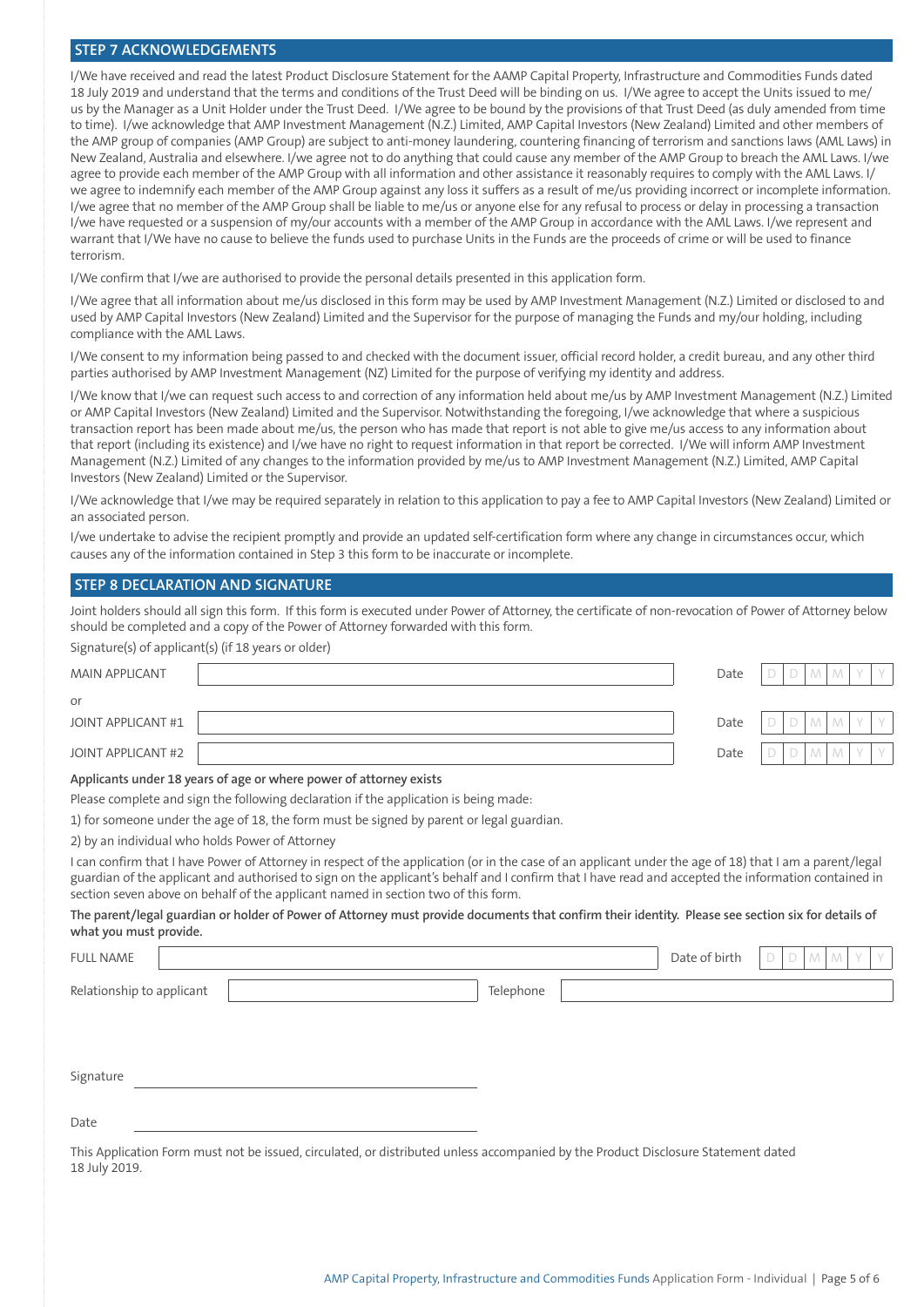|       | Certificate of non-revocation of Power of Attorney                                                                                                                                                                                                                                                                                                                                                                                                                                                                      |
|-------|-------------------------------------------------------------------------------------------------------------------------------------------------------------------------------------------------------------------------------------------------------------------------------------------------------------------------------------------------------------------------------------------------------------------------------------------------------------------------------------------------------------------------|
| Ι,    | оf                                                                                                                                                                                                                                                                                                                                                                                                                                                                                                                      |
|       | Hereby certify:                                                                                                                                                                                                                                                                                                                                                                                                                                                                                                         |
|       | THAT, by a Power of Attorney dated the<br>day of                                                                                                                                                                                                                                                                                                                                                                                                                                                                        |
|       | (Name of person for whom attorney is signing)                                                                                                                                                                                                                                                                                                                                                                                                                                                                           |
|       | appointed me his/her/their attorney on the terms and conditions set out in the Power of Attorney.<br>THAT I have executed the application for Units printed on the face of this form as attorney under that Power of Attorney and pursuant to the powers<br>thereby conferred upon me.<br>THAT at the date of this certificate I have not received any notice or information of the revocation of that Power of Attorney by the death or<br>liquidation of the donor or otherwise.<br>Signed at<br>This<br>day of<br>20 |
|       | Signature of attorney<br><b>STEP 9 MAKING PAYMENT</b>                                                                                                                                                                                                                                                                                                                                                                                                                                                                   |
|       | <b>Application - cheques</b>                                                                                                                                                                                                                                                                                                                                                                                                                                                                                            |
| 1.    | Before making any investment decisions investors should consider the information available in the Product Disclosure Statement.                                                                                                                                                                                                                                                                                                                                                                                         |
| 2.    | Please note that our minimum initial investment is \$50 per fund.                                                                                                                                                                                                                                                                                                                                                                                                                                                       |
| 3.    | PLEASE MAKE CHEQUE PAYABLE TO: AMP Custodian Services (NZ) Limited - PIP Application Account.                                                                                                                                                                                                                                                                                                                                                                                                                           |
| 4.    | Post the Application Form and cheque to: Client Service Centre, PO Box 3764, Wellington 6140.                                                                                                                                                                                                                                                                                                                                                                                                                           |
| 5.    | Once the cheque is banked and funds are cleared, units will be purchased in the selected AMP Capital Investment Fund(s).                                                                                                                                                                                                                                                                                                                                                                                                |
| 6.    | Once your units are issued, a Confirmation of Investment letter will be posted to you.                                                                                                                                                                                                                                                                                                                                                                                                                                  |
|       | Application - direct credit                                                                                                                                                                                                                                                                                                                                                                                                                                                                                             |
| 1.    | Before making any investment decisions investors should consider the information available in the Product Disclosure Statement.                                                                                                                                                                                                                                                                                                                                                                                         |
| 2.    | Please note that our minimum initial investment is \$50 per fund.                                                                                                                                                                                                                                                                                                                                                                                                                                                       |
| 3.    | Please direct credit the total amount noted on your application form from your bank account to:<br>AMP Custodian Services (NZ) Limited - PIP Application Account 02-0500-0936956-000.                                                                                                                                                                                                                                                                                                                                   |
| 4.    | The critical item for the direct credit is that the "code" used in the code field is a six character alphanumeric code made up of first<br>three letters of your surname and any combination of numbers - e.g. EDM001.                                                                                                                                                                                                                                                                                                  |
| 5.    | Note on the Application Form that monies will be direct credited. Scan Application Form and send to: query@ampcapital.com and<br>place original Application Form and supporting documents in post to: Client Service Centre, PO Box 3764, Wellington 6140.                                                                                                                                                                                                                                                              |
| 6.    | Once the funds are cleared, units will be purchased in the selected AMP Capital Investment Fund(s).                                                                                                                                                                                                                                                                                                                                                                                                                     |
| 7.    | Once your units are issued, a Confirmation of Investment letter will be posted to you.                                                                                                                                                                                                                                                                                                                                                                                                                                  |
| here: | If payment (by cheque or direct credit) is being made from an account that is not in the name of the applicants(s) please provide details                                                                                                                                                                                                                                                                                                                                                                               |
|       | Name of person/entity making payment:                                                                                                                                                                                                                                                                                                                                                                                                                                                                                   |
|       | Relationship to applicant:                                                                                                                                                                                                                                                                                                                                                                                                                                                                                              |

Reason: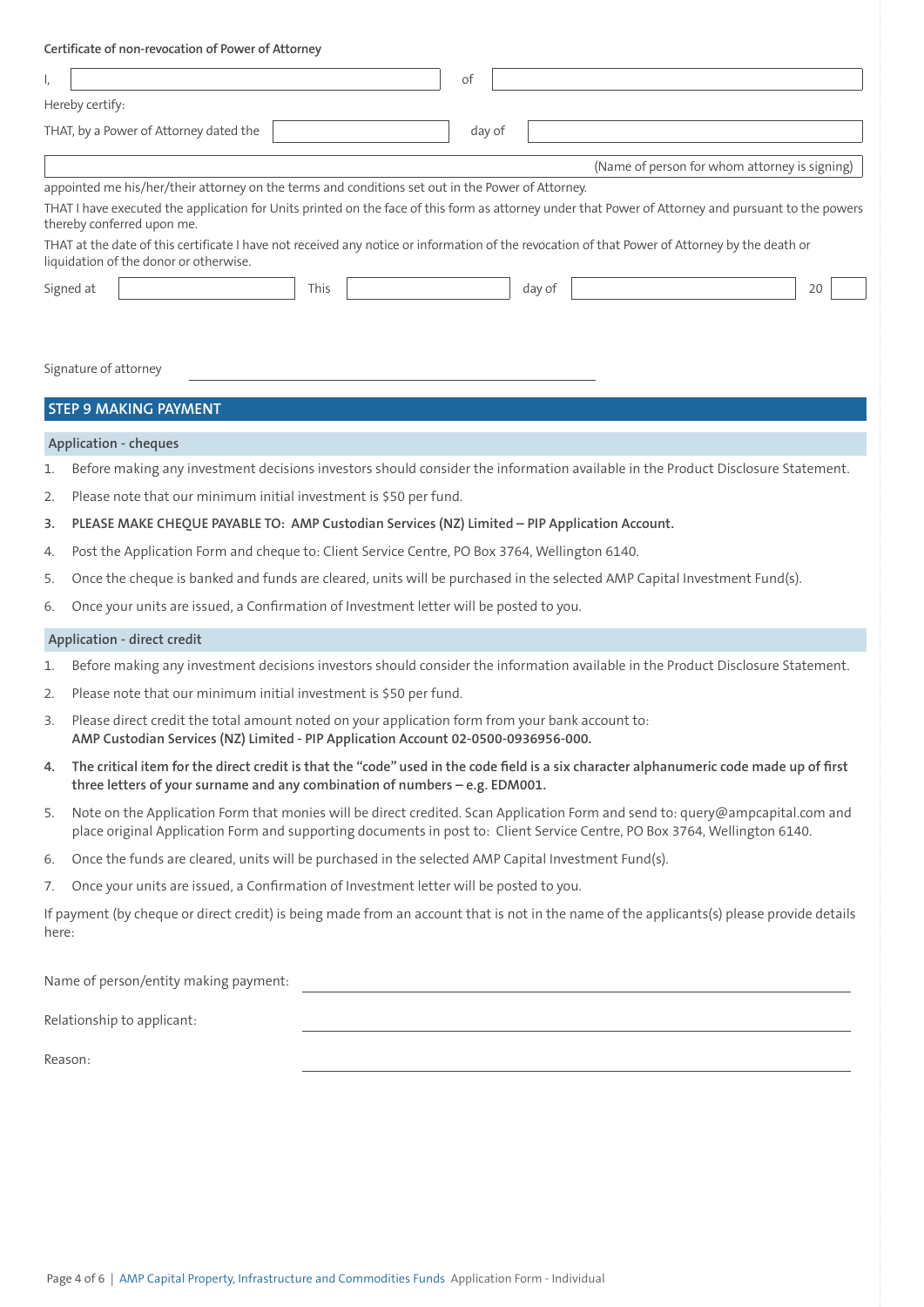# **AMP CAPITAL PROPERTY, INFRASTRUCTURE AND COMMODITIES FUNDS PDS DATED 18 JULY 2019**



# **FORM OF APPLICATION FOR UNITS - TRUSTS/COMPANIES**

Please print in black or blue pen in CAPITAL LETTERS.

| STEP 1 WHAT TYPE OF INVESTOR ARE YOU?                                                                                                                                                                                                                                                                                                                                                                               |                                       |                                                                                                                                                |  |  |  |
|---------------------------------------------------------------------------------------------------------------------------------------------------------------------------------------------------------------------------------------------------------------------------------------------------------------------------------------------------------------------------------------------------------------------|---------------------------------------|------------------------------------------------------------------------------------------------------------------------------------------------|--|--|--|
| Trust                                                                                                                                                                                                                                                                                                                                                                                                               | Partnership                           | Incorporated society                                                                                                                           |  |  |  |
| Company                                                                                                                                                                                                                                                                                                                                                                                                             | Unincorporated body/club              |                                                                                                                                                |  |  |  |
| ARE YOU AN EXISTING client?                                                                                                                                                                                                                                                                                                                                                                                         |                                       |                                                                                                                                                |  |  |  |
| Yes*<br>No                                                                                                                                                                                                                                                                                                                                                                                                          | * If yes, please advise client number |                                                                                                                                                |  |  |  |
| STEP 2 COMPLETE INVESTOR DETAILS                                                                                                                                                                                                                                                                                                                                                                                    |                                       |                                                                                                                                                |  |  |  |
| Trust/Company name                                                                                                                                                                                                                                                                                                                                                                                                  |                                       |                                                                                                                                                |  |  |  |
|                                                                                                                                                                                                                                                                                                                                                                                                                     |                                       |                                                                                                                                                |  |  |  |
| <b>Address details</b>                                                                                                                                                                                                                                                                                                                                                                                              |                                       |                                                                                                                                                |  |  |  |
| Street number Street name<br>Unit number<br>Suburb/Town                                                                                                                                                                                                                                                                                                                                                             | Postcode                              | Day time phone                                                                                                                                 |  |  |  |
| Mobile                                                                                                                                                                                                                                                                                                                                                                                                              | Email                                 |                                                                                                                                                |  |  |  |
| <b>Tax Status</b>                                                                                                                                                                                                                                                                                                                                                                                                   | Prescribed Investor Rate (PIR)*       | <b>IRD Number</b>                                                                                                                              |  |  |  |
| <b>NZ</b><br>Non-NZ                                                                                                                                                                                                                                                                                                                                                                                                 | %<br>PIR                              |                                                                                                                                                |  |  |  |
| * To determine your PIR go to www.ird.govt.nz/toii/pir. If the PIR is invalid the default rate will apply.                                                                                                                                                                                                                                                                                                          |                                       |                                                                                                                                                |  |  |  |
| <b>STEP 3 ADDITIONAL TAX DETAILS</b>                                                                                                                                                                                                                                                                                                                                                                                |                                       |                                                                                                                                                |  |  |  |
| It is mandatory to complete the following section even if you are also a taxpayer in New Zealand.                                                                                                                                                                                                                                                                                                                   |                                       |                                                                                                                                                |  |  |  |
| (www.ampcapital.com/nz/servicingforms).                                                                                                                                                                                                                                                                                                                                                                             |                                       | Further information about the "Additional Tax Details" section can be found on the AMP Capital website in "Learn about FATCA & CRS" documents. |  |  |  |
| Non-individuals                                                                                                                                                                                                                                                                                                                                                                                                     |                                       |                                                                                                                                                |  |  |  |
| Is the Entity a Financial Institution? (A custodial or depository institution, an investment entity or a specified insurance company<br>Yes<br>No<br>for FATCA/CRS purposes)<br>If you have responded "yes" please proceed to Step 4. You will also need to complete a separate Foreign Tax Residence Declaration Form - Entity in<br>addition to this application. This can be found online at www.ampcapital.com. |                                       |                                                                                                                                                |  |  |  |
| If the Entity is not a Financial Institution, is the Entity a Public Listed Company, Majority Owned Subsidiary of a Public Listed<br>Yes<br>No<br>Company, Government Entity, International Organisation or Central Bank                                                                                                                                                                                            |                                       |                                                                                                                                                |  |  |  |
| If you have responded "no" please complete Step 3.1 and Step 3.2;<br>If you have responded "yes" please proceed to Step 4.                                                                                                                                                                                                                                                                                          |                                       |                                                                                                                                                |  |  |  |
| Step 3.1 - Foreign Tax Resident Details                                                                                                                                                                                                                                                                                                                                                                             |                                       |                                                                                                                                                |  |  |  |
| Is the Entity a tax resident of a country other than New Zealand?<br>Yes<br>No                                                                                                                                                                                                                                                                                                                                      |                                       |                                                                                                                                                |  |  |  |
| Step 3.2 - Foreign Controlling Persons                                                                                                                                                                                                                                                                                                                                                                              |                                       |                                                                                                                                                |  |  |  |
| Does the Entity have any controlling persons* who are tax residents of countries other than New Zealand?                                                                                                                                                                                                                                                                                                            |                                       | No<br>Yes                                                                                                                                      |  |  |  |
| Note* A Controlling Person is any individual who directly or indirectly exercises control over the entity. For a company, this includes any beneficial owners<br>controlling more than 25% of the shares in the company. For a Trust, this includes trustees, settlors and beneficiaries. For a partnership this includes any<br>partners.                                                                          |                                       |                                                                                                                                                |  |  |  |

If you have responded "no" to both Step 3.1 and Step 3.2 please proceed to Step 4.

If you have responded "yes" to either Step 3.1 or Step 3.2 you will also need to complete a separate Foreign Tax Residence Declaration Form - Entity in addition to this application. This can be found online at www.ampcapital.com.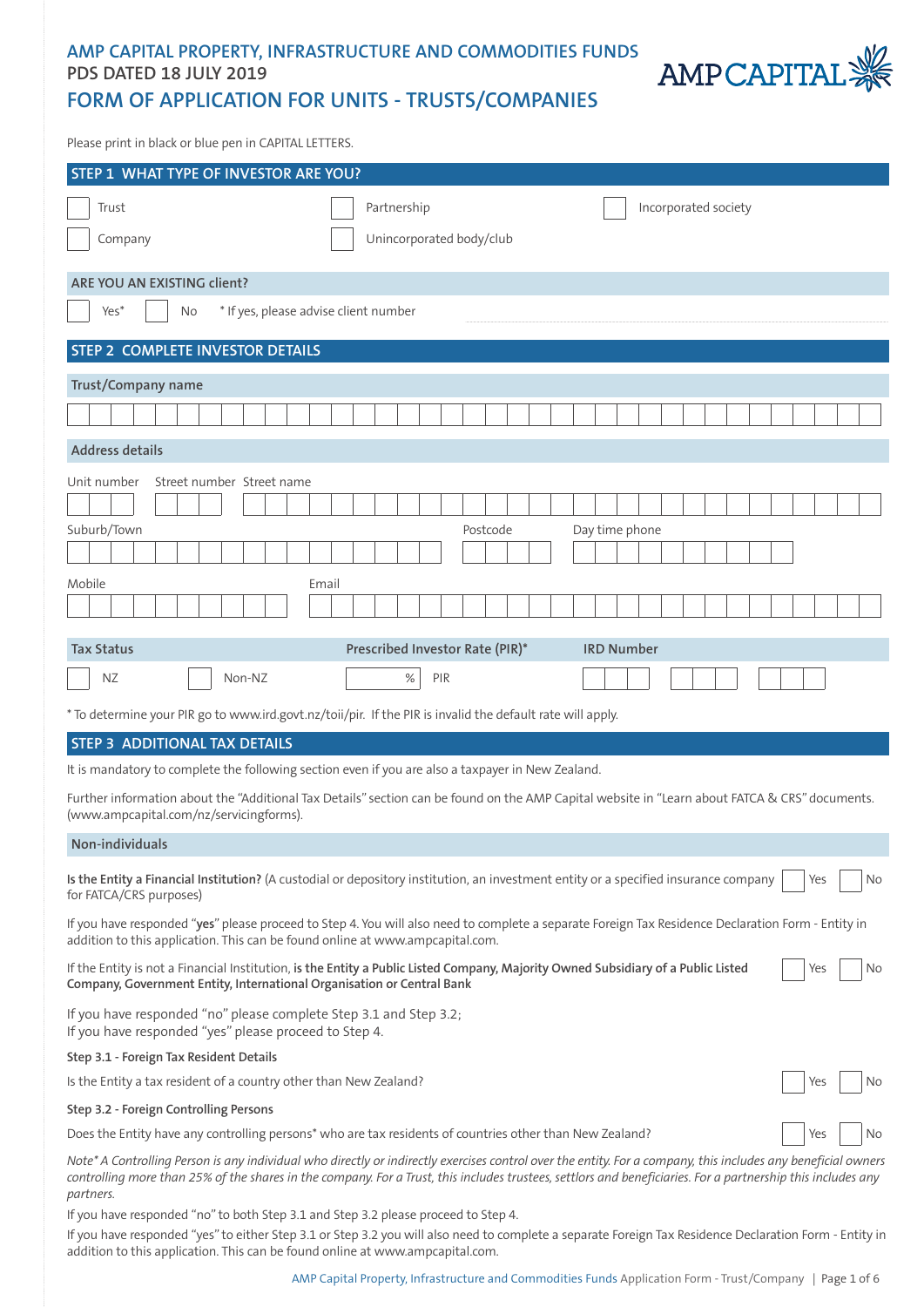| <b>STEP 4 AMOUNT OF UNITS APPLIED FOR</b>                                             |                                                                                                     |  |  |  |  |  |
|---------------------------------------------------------------------------------------|-----------------------------------------------------------------------------------------------------|--|--|--|--|--|
| I/We wish to invest NZ\$                                                              | to purchase Units in the following AMP Capital Property, Infrastructure and<br>Commodities Fund(s). |  |  |  |  |  |
| Applications must be for a minimum of \$50 in any Fund.                               |                                                                                                     |  |  |  |  |  |
| AMP Capital Global Property Securities Fund                                           | NZ\$                                                                                                |  |  |  |  |  |
| AMP Capital Global Listed Infrastructure Fund                                         | NZ\$                                                                                                |  |  |  |  |  |
| AMP Capital Commodities Fund                                                          | NZ\$                                                                                                |  |  |  |  |  |
| <b>TOTAL INVESTMENT</b>                                                               | NZ\$                                                                                                |  |  |  |  |  |
| <b>STEP 5 DISTRIBUTION PAYMENTS</b>                                                   |                                                                                                     |  |  |  |  |  |
| I/We elect to receive income distribution (if made) as follows:                       |                                                                                                     |  |  |  |  |  |
| Reinvest in additional units in the Fund.<br>Direct credit to bank account.           |                                                                                                     |  |  |  |  |  |
| Distributions will be made by direct credit, please enter bank account details below: |                                                                                                     |  |  |  |  |  |
| Name of Bank                                                                          |                                                                                                     |  |  |  |  |  |
|                                                                                       |                                                                                                     |  |  |  |  |  |
| Account name                                                                          |                                                                                                     |  |  |  |  |  |
|                                                                                       |                                                                                                     |  |  |  |  |  |
| Bank/Branch<br>Account number<br>Suffix                                               |                                                                                                     |  |  |  |  |  |
|                                                                                       |                                                                                                     |  |  |  |  |  |
|                                                                                       |                                                                                                     |  |  |  |  |  |
| STEP 6 IDENTITY VERIFICATION OF NEW APPLICANT                                         |                                                                                                     |  |  |  |  |  |

Identity verification must be completed in all cases where the applicant is new to the AMP Capital Investment Funds (in accordance with the Anti-Money Laundering and Countering Financing of Terrorism Act 2009).

### **What CERTIFIED documents do I need to provide?**

The documents we require from you to comply with the new Anti Money Laundering (AML) & Countering Financing of Terrorism Act 2009 are set out below:

| <b>STANDARD TRUST REQUIREMENTS:</b>                                                                                                                                     | <b>STANDARD COMPANY REQUIREMENTS:</b>                                                                                                      |  |  |  |
|-------------------------------------------------------------------------------------------------------------------------------------------------------------------------|--------------------------------------------------------------------------------------------------------------------------------------------|--|--|--|
| A certified copy of the Trust Deed                                                                                                                                      | IDs of the company directors verified (names, DOB and<br>address as per below options)                                                     |  |  |  |
| IDs of Trustees certified (names, DOB and Residential address<br>as per below options)<br>Name and DOB of each Beneficiary                                              | IDs of the company shareholders if owning more than 25%<br>of shares verified (names, DOB and Residential address as per<br>below options) |  |  |  |
| Verified information of Source of Funds (eg. Bank statement<br>or Sales and Purchase Agreement)                                                                         | IDs of any authorised signatories if different from company<br>directors (names, DOB and address as per below options)                     |  |  |  |
| IDs of any authorised signatories if different from Trustees<br>verified (names, DOB and address as per below options).<br>Please specify relationship to the investor. | Please specify relationship to the investor.                                                                                               |  |  |  |
|                                                                                                                                                                         | Any other person who has effective control <sup>1</sup> of this investor<br>(please specify their relationship to the investor).           |  |  |  |
| Any other person who has effective control <sup>1</sup> of this investor<br>(please specify their relationship to the investor).                                        |                                                                                                                                            |  |  |  |

ª There may be individuals who have effective control over the investor, but do not have an ownership interest and are not a person on whose behalf a transaction is conducted.<br>■ Effective control, ownership and persons on

An example is an individual who exercises responsibility for senior management decisions, or similar, of the customer.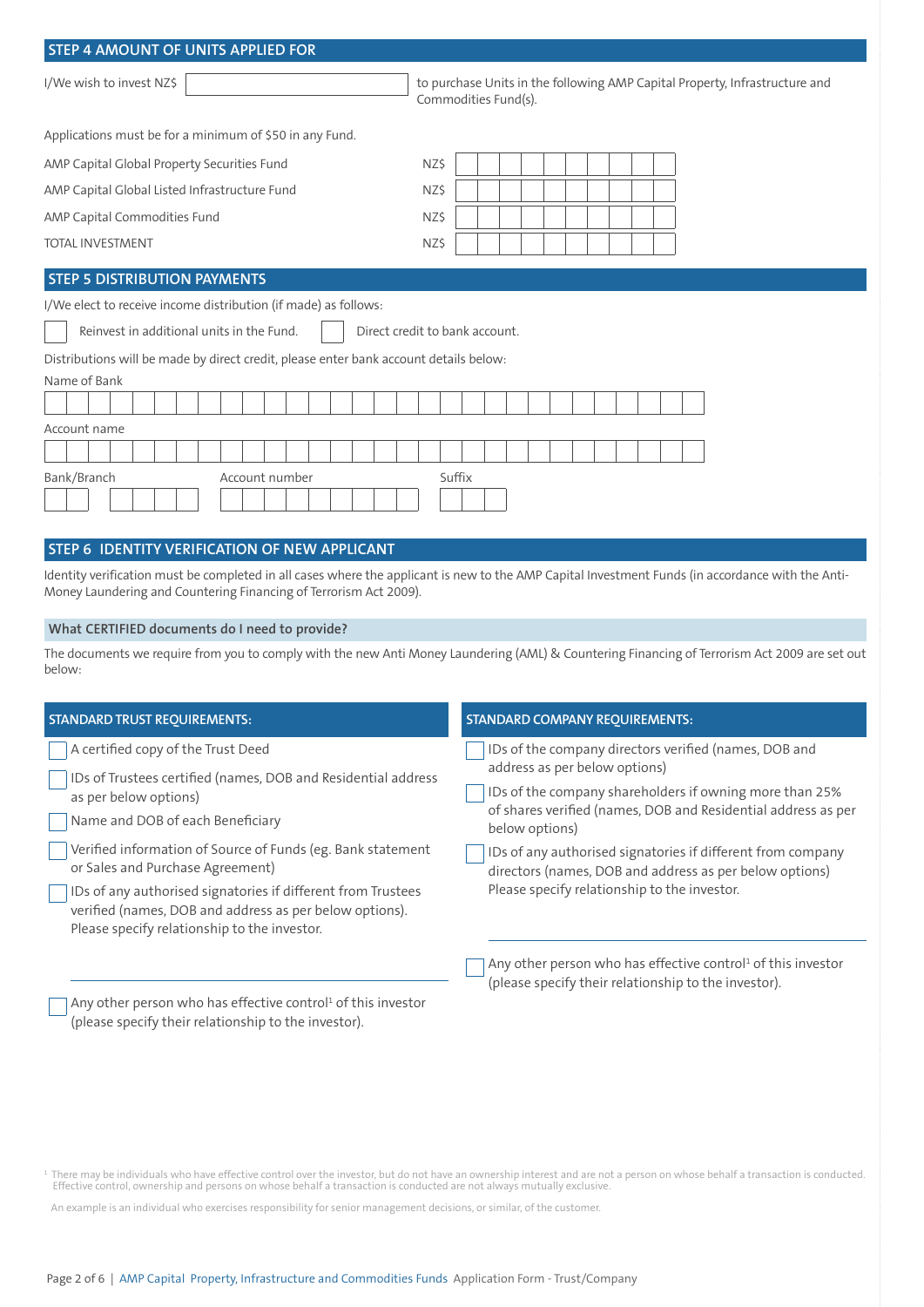| <b>OPTION A</b>                                                                                                            | <b>OPTION B</b>                                                                                                     |                                           | <b>OPTION C</b>                                                                                                                                                                                                                    |  |  |  |
|----------------------------------------------------------------------------------------------------------------------------|---------------------------------------------------------------------------------------------------------------------|-------------------------------------------|------------------------------------------------------------------------------------------------------------------------------------------------------------------------------------------------------------------------------------|--|--|--|
| One of the following primary forms of ID<br>One of the following primary non-                                              |                                                                                                                     |                                           | New Zealand Drivers Licence                                                                                                                                                                                                        |  |  |  |
| certified:                                                                                                                 | photographic forms of ID:<br>New Zealand Full Birth Certificate                                                     |                                           | Plus ONE secondary or supporting                                                                                                                                                                                                   |  |  |  |
| New Zealand Passport<br>Overseas Passport                                                                                  |                                                                                                                     | New Zealand Certificate of Citizenship    | documents*:                                                                                                                                                                                                                        |  |  |  |
| NZ Certificate of Identity                                                                                                 |                                                                                                                     | Overseas Birth Certificate or Citizenship | A bank statement or a statement<br>by a government agency (eg. IRD                                                                                                                                                                 |  |  |  |
| New Zealand Firearms Licence                                                                                               | Certificate                                                                                                         |                                           | Statement)                                                                                                                                                                                                                         |  |  |  |
| New Zealand Refugee travel document<br>or an Emergency Travel document                                                     | Plus ONE secondary or supporting form of<br>photographic identification:<br>New Zealand Drivers Licence<br>18+ Card |                                           | A document issued by a government<br>agency that contains a name and<br>signature (eg. Super Gold Card)<br>A document issued by a registered<br>bank that contains a name and<br>signature (eg. an eftpos or credit/debit<br>card) |  |  |  |
| AND ONE OF THE FOLLOWING FORMS OF VERIFIED ADDRESS DOCUMENTS*:                                                             |                                                                                                                     |                                           |                                                                                                                                                                                                                                    |  |  |  |
| <b>Bank Account Statement</b>                                                                                              |                                                                                                                     |                                           | Legal Document (eg. Rental tenancy agreement)                                                                                                                                                                                      |  |  |  |
| Rates or Utility Bill                                                                                                      |                                                                                                                     |                                           | Government or Government Department Document                                                                                                                                                                                       |  |  |  |
| IRD Tax notice/certificate                                                                                                 | Print screen from www.whitepages.co.nz                                                                              |                                           |                                                                                                                                                                                                                                    |  |  |  |
| PLEASE LET US KNOW THE SOURCE OF FUNDS USED FOR THIS INVESTMENT:                                                           |                                                                                                                     |                                           |                                                                                                                                                                                                                                    |  |  |  |
| Property sale                                                                                                              | Savings/investments                                                                                                 |                                           |                                                                                                                                                                                                                                    |  |  |  |
| Personal salary/wages                                                                                                      | Sales of other assets i.e. business sale                                                                            |                                           |                                                                                                                                                                                                                                    |  |  |  |
| Inheritance/gift                                                                                                           | Other (please specify)                                                                                              |                                           |                                                                                                                                                                                                                                    |  |  |  |
|                                                                                                                            |                                                                                                                     |                                           |                                                                                                                                                                                                                                    |  |  |  |
| PLEASE LET US KNOW WHAT THE INTENDED PURPOSE OF THIS INVESTMENT IS:                                                        |                                                                                                                     |                                           |                                                                                                                                                                                                                                    |  |  |  |
| Long term growth                                                                                                           |                                                                                                                     |                                           |                                                                                                                                                                                                                                    |  |  |  |
| Regular income<br>Other (please specify)                                                                                   |                                                                                                                     |                                           |                                                                                                                                                                                                                                    |  |  |  |
|                                                                                                                            |                                                                                                                     |                                           |                                                                                                                                                                                                                                    |  |  |  |
| HOW OFTEN AND FOR WHAT VALUE ARE YOU INTENDING TO TRANSACT ON THIS ACCOUNT (BUY AND SELL UNITS)                            |                                                                                                                     |                                           |                                                                                                                                                                                                                                    |  |  |  |
| Frequency of transactions:                                                                                                 |                                                                                                                     | Value per transaction:                    |                                                                                                                                                                                                                                    |  |  |  |
| Daily                                                                                                                      |                                                                                                                     | $$50 - $500$                              |                                                                                                                                                                                                                                    |  |  |  |
| Weekly                                                                                                                     |                                                                                                                     | \$500 - \$10,000                          |                                                                                                                                                                                                                                    |  |  |  |
| Monthly                                                                                                                    |                                                                                                                     | \$10,000 - \$100,000                      |                                                                                                                                                                                                                                    |  |  |  |
| Annually<br>One off investment                                                                                             |                                                                                                                     | Other (please specify)                    |                                                                                                                                                                                                                                    |  |  |  |
| Other (please specify)                                                                                                     |                                                                                                                     |                                           |                                                                                                                                                                                                                                    |  |  |  |
| * All documents must be dated within the last 12 months and attached                                                       |                                                                                                                     |                                           |                                                                                                                                                                                                                                    |  |  |  |
|                                                                                                                            |                                                                                                                     |                                           |                                                                                                                                                                                                                                    |  |  |  |
| How do I certify copies of identification documents?                                                                       |                                                                                                                     |                                           |                                                                                                                                                                                                                                    |  |  |  |
| Documents must be certified by an 'AML Trusted Referee' and certified in the three months prior to providing the document. |                                                                                                                     |                                           |                                                                                                                                                                                                                                    |  |  |  |
| <b>AML TRUSTED REFEREES</b><br>The following categories of people are acceptable as AML Trusted Referees:                  |                                                                                                                     |                                           |                                                                                                                                                                                                                                    |  |  |  |
| > Commonwealth representative (as defined in the Oaths and                                                                 |                                                                                                                     | > Notary Public                           |                                                                                                                                                                                                                                    |  |  |  |
| Declarations Act 1957)                                                                                                     |                                                                                                                     | > Member of Parliament                    |                                                                                                                                                                                                                                    |  |  |  |
|                                                                                                                            | > Member of the police                                                                                              |                                           | > Chartered Accountant (within the meaning of section 19 of the<br>New Zealand Institute of Chartered Accountants Act 1996)                                                                                                        |  |  |  |
| > Justice of the Peace                                                                                                     |                                                                                                                     |                                           |                                                                                                                                                                                                                                    |  |  |  |
| > Registered medical doctor                                                                                                |                                                                                                                     |                                           | > A person who has the legal authority to take statutory<br>declarations or the equivalent in New Zealand.                                                                                                                         |  |  |  |
| > Registered teacher                                                                                                       |                                                                                                                     |                                           | Please note that we may need to contact you for additional details regarding your                                                                                                                                                  |  |  |  |
| > Lawyer (as defined in the Lawyers and Conveyancers Act 2006)                                                             |                                                                                                                     | application.                              |                                                                                                                                                                                                                                    |  |  |  |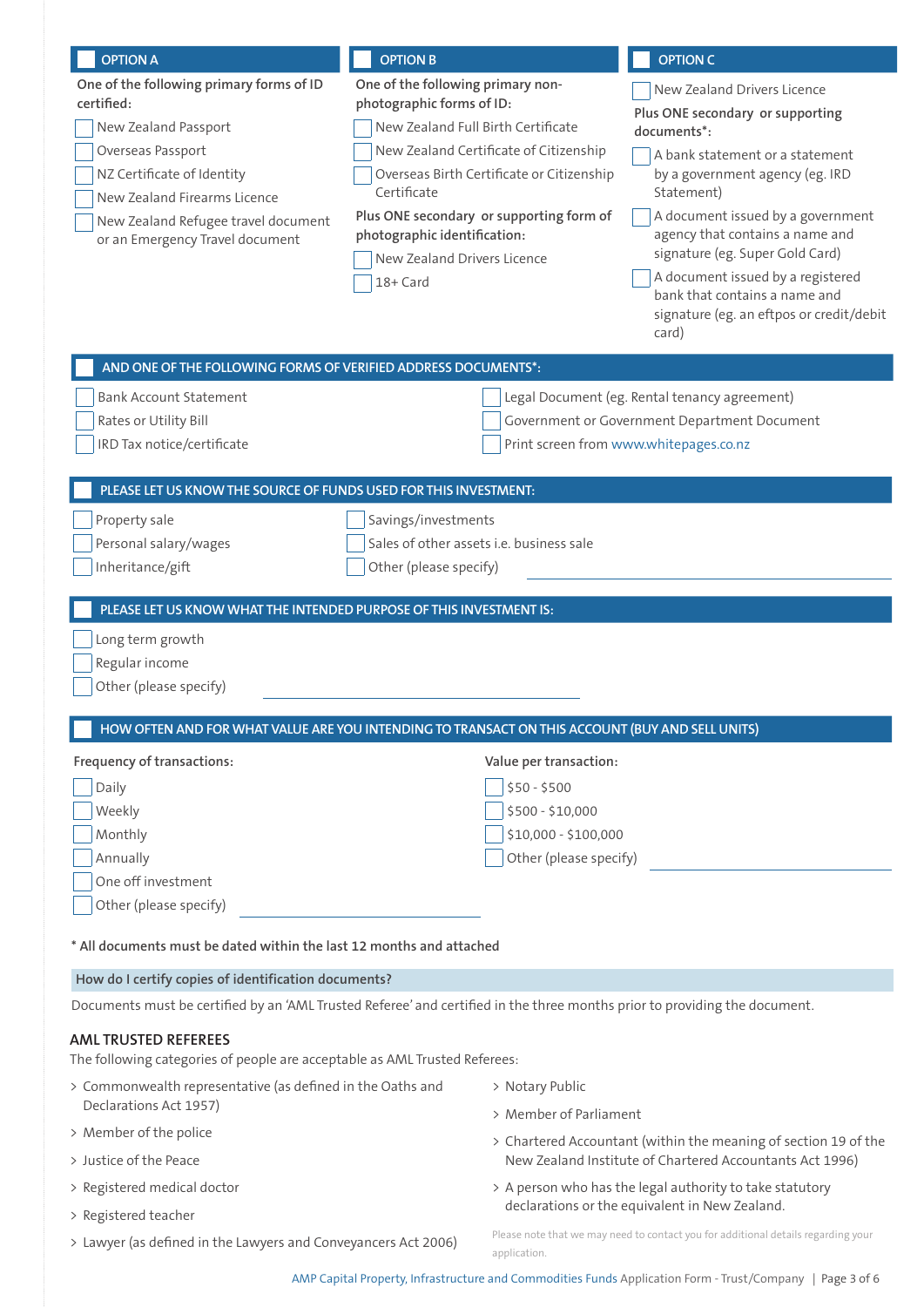An AML Trusted Referee must be at least 16 years old and must not be:

- > the spouse or partner of the customer; or related to the customer; or
- > a person who lives at the same address as the customer; or

a person involved in the transaction or business requiring certification.

#### **WHEN VERIFYING IDENTIFICATION DOCUMENTS, THE AML TRUSTED REFEREE MUST:**

Sight the original documents, and write and sign the following form of certification on each of them:

I, [full names of referee], [referee's occupation], certify as follows:

- 1. This is a true copy of the [name of document] of [full name of customer] that has been sighted by me today, and
- 2. The [name of document] represents the identity of [name of customer].

Dated this  $\begin{bmatrix} 1 & 1 \\ 0 & 1 \end{bmatrix}$  day of  $\begin{bmatrix} 1 & 1 \\ 0 & 1 \end{bmatrix}$  [year]

#### Signed

**NB: Some people (especially the very young and elderly) may be unable to fully comply with these requirements. Please call us on 0800 400 499 if you require further guidance on how to verify the identities by other means**.

#### **Declaration (to be completed by adviser if required)**

I have sighted the original(s) of the document(s) referred to above and confirm that the document(s) are correctly described. I also confirm that the person(s) named in the Personal Details section of this application form and the person(s) identified in the document(s) referred to above are the same individual(s). I have recorded information regarding the source of the funds or the customer's wealth, and completed Politically Exposed Persons checks.

I have no reason to believe that each person listed above is not who he or she claims to be.

| Signature               | Date:          |  |  |
|-------------------------|----------------|--|--|
| Adviser details         |                |  |  |
| Adviser Name            | Adviser Number |  |  |
| <b>Adviser Business</b> |                |  |  |

### **STEP 7 ACKNOWLEDGEMENTS**

I/We have received and read the latest Product Disclosure Statement for the AMP Capital Property, Infrastructure and Commodities Funds dated 18 July 2019 and understand that the terms and conditions of the Trust Deed will be binding on us. I/We agree to accept the Units issued to me/us by the Manager as a Unit Holder under the Trust Deed. I/We agree to be bound by the provisions of that Trust Deed (as duly amended from time to time). I/we acknowledge that AMP Investment Management (N.Z.) Limited, AMP Capital Investors (New Zealand) Limited and other members of the AMP group of companies (AMP Group) are subject to anti-money laundering, countering financing of terrorism and sanctions laws (AML Laws) in New Zealand, Australia and elsewhere. I/we agree not to do anything that could cause any member of the AMP Group to breach the AML Laws. I/we agree to provide each member of the AMP Group with all information and other assistance it reasonably requires to comply with the AML Laws. I/ we agree to indemnify each member of the AMP Group against any loss it suffers as a result of me/us providing incorrect or incomplete information. I/we agree that no member of the AMP Group shall be liable to me/us or anyone else for any refusal to process or delay in processing a transaction I/we have requested or a suspension of my/our accounts with a member of the AMP Group in accordance with the AML Laws. I/we represent and warrant that I/We have no cause to believe the funds used to purchase Units in the Funds are the proceeds of crime or will be used to finance terrorism.

I/We confirm that I/we are authorised to provide the personal details presented in this application form.

I/We agree that all information about me/us disclosed in this form may be used by AMP Investment Management (N.Z.) Limited or disclosed to and used by AMP Capital Investors (New Zealand) Limited and the Supervisor for the purpose of managing the Funds and my/our holding, including compliance with the AML Laws.

I/We confirm we have obtained the consent of the individuals to which the personal details relate, for this information to be passed to and checked with the document issuer, official record holder, a credit bureau and any other third parties authorised by AMP Investment Management (NZ) Limited for the purpose of verifying identities and addresses. I/We also confirm that if required, evidence of this consent can be produced.

I/We know that I/we can request such access to and correction of any information held about me/us by AMP Investment Management (N.Z.) Limited or AMP Capital Investors (New Zealand) Limited and the Supervisor. Notwithstanding the foregoing, I/we acknowledge that where a suspicious transaction report has been made about me/us, the person who has made that report is not able to give me/us access to any information about that report (including its existence) and I/we have no right to request information in that report be corrected. I/We will inform AMP Investment Management (N.Z.) Limited of any changes to the information provided by me/us to AMP Investment Management (N.Z.) Limited, AMP Capital Investors (New Zealand) Limited or the Supervisor.

- I/We acknowledge that I/we may be required separately in relation to this application to pay a fee to AMP Capital Investors (New Zealand) Limited or an associated person.
- I/we acknowledge that if I/we am/are a custodian applying on behalf of another person(s):
	- I/we warrant to the Supervisor and the Manager that the other person(s) has received a copy of the current Product Disclosure Statement for the funds, prior to this application being submitted; and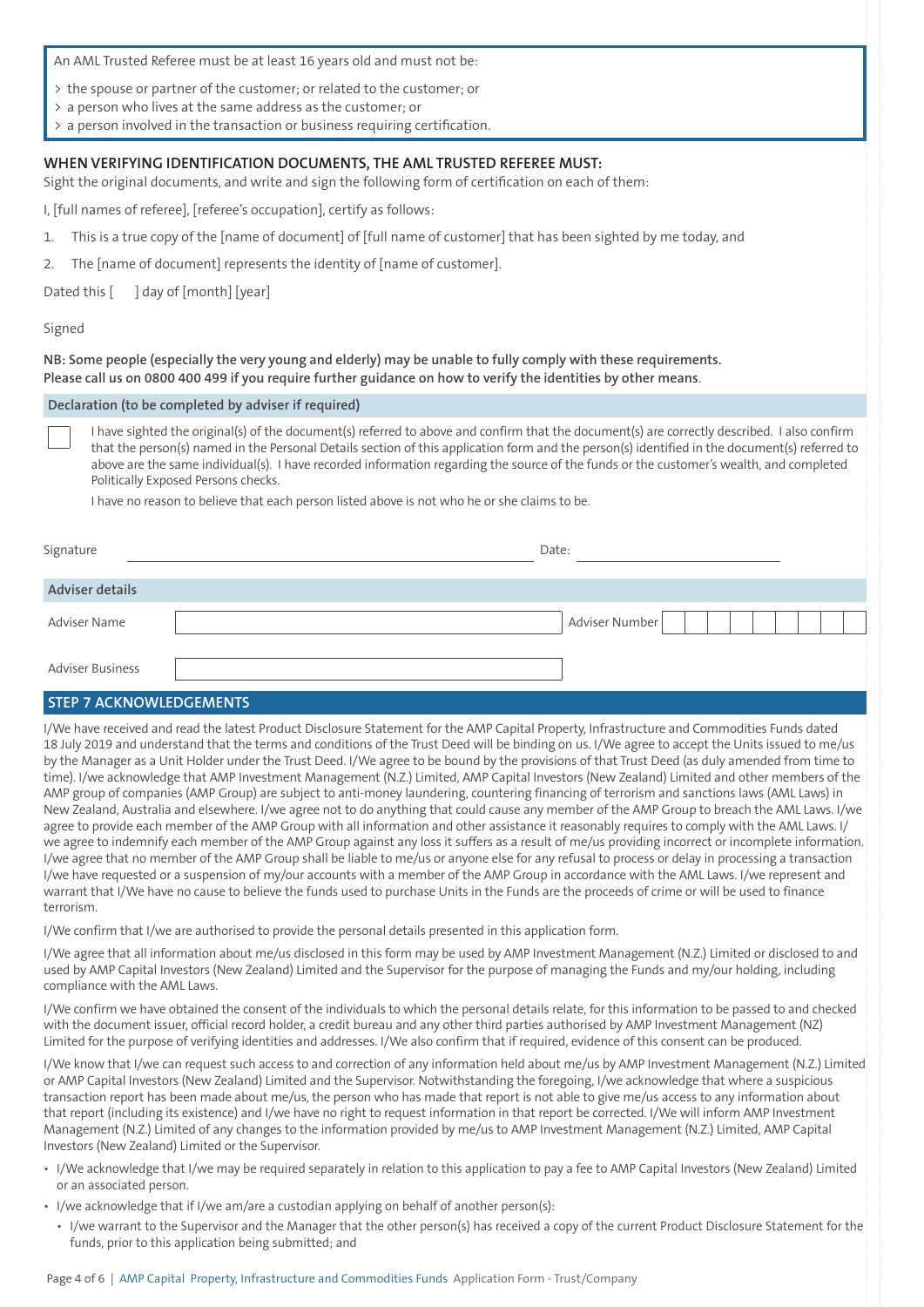• that person(s) is my/our 'customer' in terms of the Anti-Money Laundering and Countering Financing of Terrorism Act 2009 and I/we have and will comply with my/our obligations in respect of that person(s) under that Act, including to verify the identity of that person(s).

I/we undertake to advise the recipient promptly and provide an updated self-certification form where any change in circumstances occur, which causes any of the information contained in Step 3 this form to be inaccurate or incomplete.

# **STEP 8 DECLARATION AND SIGNATURE** A company should execute this form in accordance with its constitution. If this form is executed under Power of Attorney, the certificate of nonrevocation of Power of Attorney below should be completed and a copy of the Power of Attorney forwarded with this form. Signature(s) of applicant(s) TRUSTEE/DIRECTOR **Date Date Date Distribution of the Distribution of the Distribution of Date Date Date Date D** or TRUSTEE/DIRECTOR Date D D M M Y Y TRUSTEE/DIRECTOR Date D D M M Y Y **Certificate of non-revocation of Power of Attorney** I, some of the contract of  $\sim$  of  $\sim$ Hereby certify: THAT, by a Power of Attorney dated the day of (Name of person for whom attorney is signing) appointed me his/her/its attorney on the terms and conditions set out in the Power of Attorney. THAT I have executed the application for Units printed on the face of this form as attorney under that Power of Attorney and pursuant to the powers thereby conferred upon me. THAT at the date of this certificate I have not received any notice or information of the revocation of that Power of Attorney by the death or liquidation of the donor or otherwise. Signed at day of the control of the control of the control of the control of 20 and 20 and 20 and 20 and 20 and 20 and 20 and 20 and 20 and 20 and 20 and 20 and 20 and 20 and 20 and 20 and 20 and 20 and 20 and 20 and 20 an Signature of attorney This Application Form must not be issued, circulated, or distributed unless accompanied by the Product Disclosure Statement dated 18 July 2019. **STEP 9 MAKING PAYMENT Application - cheques** 1. Before making any investment decisions investors should consider the information available in the Product Disclosure Statement.

- 2. Please note that our minimum initial investment is \$50 per fund.
- **3. PLEASE MAKE CHEQUE PAYABLE TO: AMP Custodian Services (NZ) Limited PIP Application Account.**
- 4. Post the Application Form and cheque to: Client Service Centre, PO Box 3764, Wellington 6140.
- 5. Once the cheque is banked and funds are cleared, units will be purchased in the selected AMP Capital Investment Fund(s).

6. Once your units are issued, a Confirmation of Investment letter will be posted to you.

#### **Application - direct credit**

- 1. Before making any investment decisions investors should consider the information available in the Product Disclosure Statement.
- 2. Please note that our minimum initial investment is \$50 per fund.
- 3. Please direct credit the total amount noted on your application form from your bank account to: **AMP Custodian Services (NZ) Limited - PIP Application Account 02-0500-0936956-000.**
- **4. The critical item for the direct credit is that the "code" used in the code field is a six character alphanumeric code made up of first three letters of your surname and any combination of numbers – e.g. EDM001.**
- 5. Note on the Application Form that monies will be direct credited. Scan Application Form and send to: query@ampcapital.com or; place Application Form in post to: Client Service Centre, PO Box 3764, Wellington 6140.
- 6. Once the funds are cleared, units will be purchased in the selected AMP Capital Investment Fund(s).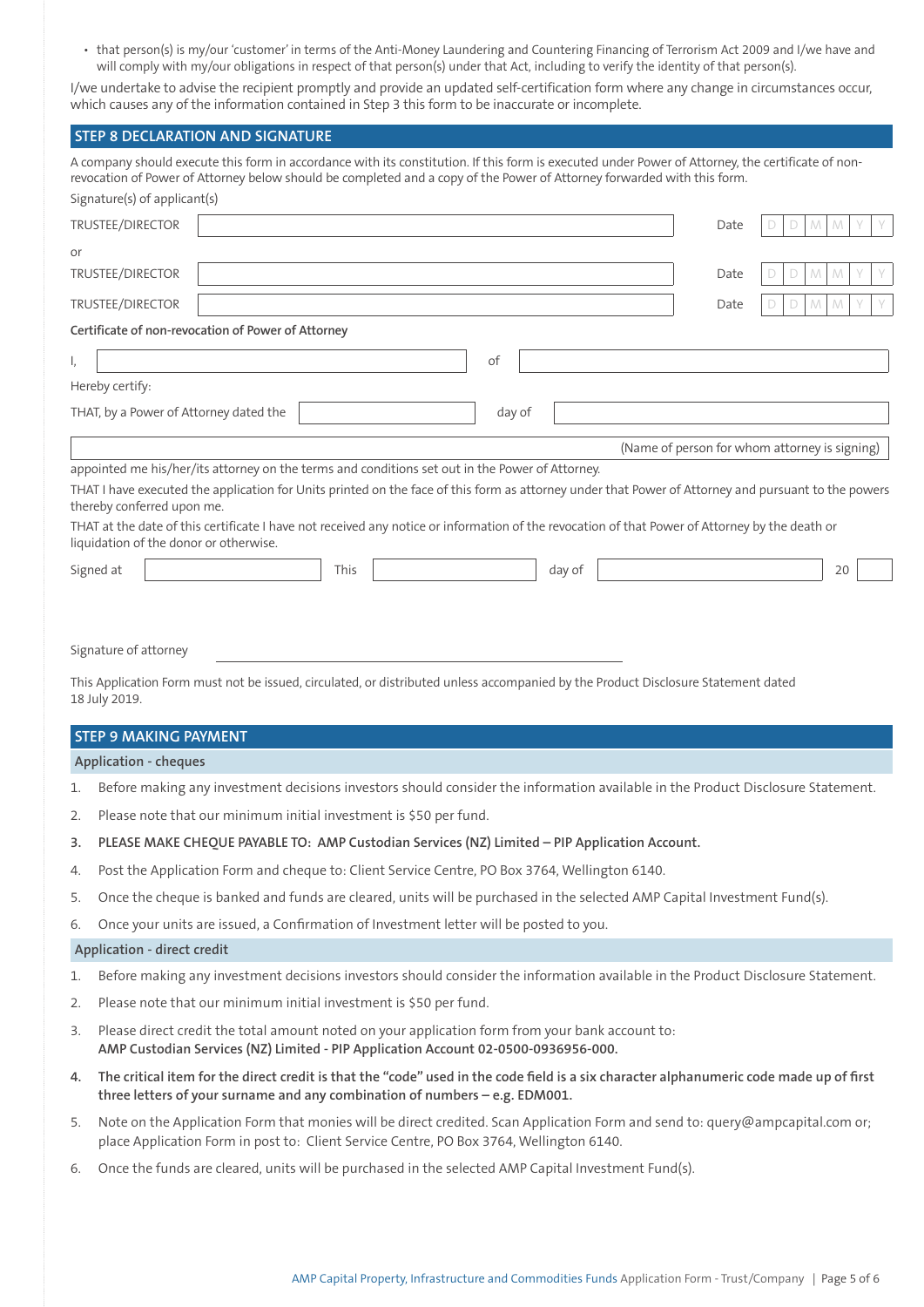7. Once your units are issued, a Confirmation of Investment letter will be posted to you.

If payment (by cheque or direct credit) is being made from an account that is not in the name of the applicants(s) please provide details here:

Name of person/entity making payment:

Relationship to applicant:

Reason: